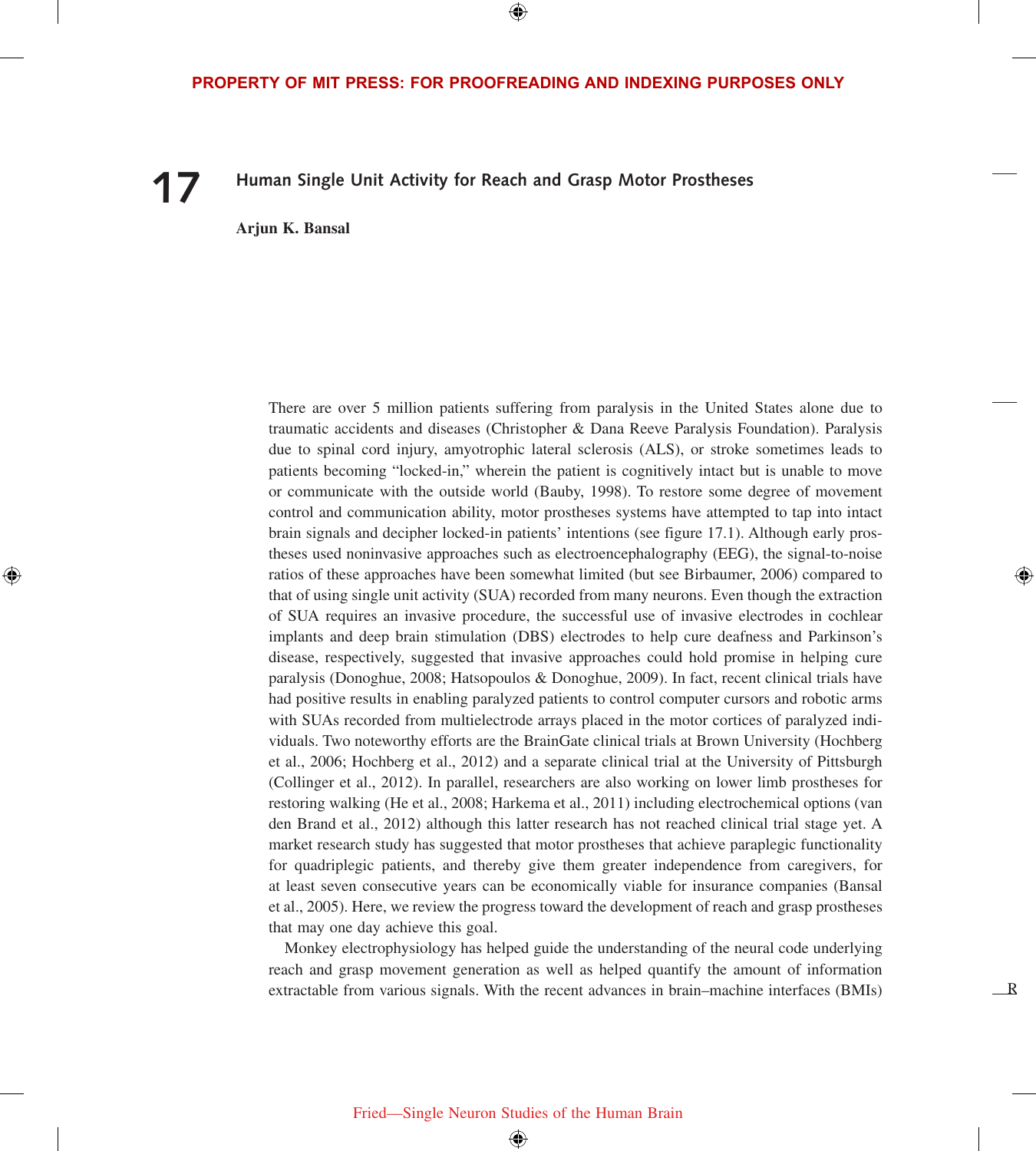⊕

**306 Arjun K. Bansal**



#### **Figure 17.1**

Conceptualization of a motor prosthesis or brain–machine interface (adapted from figure 1 in Donoghue, 2008). In a paralyzed subject the normal connection between brain and muscles is severed due to disease or injury. A motor prosthesis records the brain activity using electrode sensors and decodes this activity to infer the subject's motor intentions. The decoded activity is used to drive the subject's muscles using functional electrical stimulation or to control a cursor or robotic arm.

to restore motor control in paralyzed human patients (specifically the BrainGate and Pittsburgh clinical trials mentioned earlier) there is tremendous opportunity to not just apply the motor coding theories built on monkey experiments but also to compare and contrast these with human motor cortical control. These studies will help humans with paralysis and simultaneously advance our understanding of human motor neurophysiology (Donoghue, 2008; Mukamel & Fried, 2012).

This chapter is divided into three sections. In the first section, we will review the neurophysiology of motor coding based primarily on single unit recordings in monkeys and humans and its applications toward reach and grasp prostheses. In the second section, we will describe the technical considerations of researchers when building motor prostheses systems. Finally, we end with future directions.

## **Motor Coding**

A motor prosthesis can strive to replicate various parameters of a reach and grasp movement such as the arm's or digit's end-point position, direction and velocity of movement, force, trajectory, or higher-level goals.<sup>1</sup> Through the work of monkey neurophysiologists over the last century, we now have a better understanding of the encoding of these parameters in neuronal populations across motor cortical areas. Feedback and plasticity also play a crucial role in shaping movements on shorter and longer timescales, respectively.

The first detailed account of motor cortical organization in monkeys (that were lightly anesthetized) came from stimulation, lesion, and cooling experiments by Leyton and Sherrington (1917). They identified several sites anterior to the central sulcus (see figure 17.2, plate 16, for a simplified schematic of cortical regions and connected pathways involved in motor

R

⊕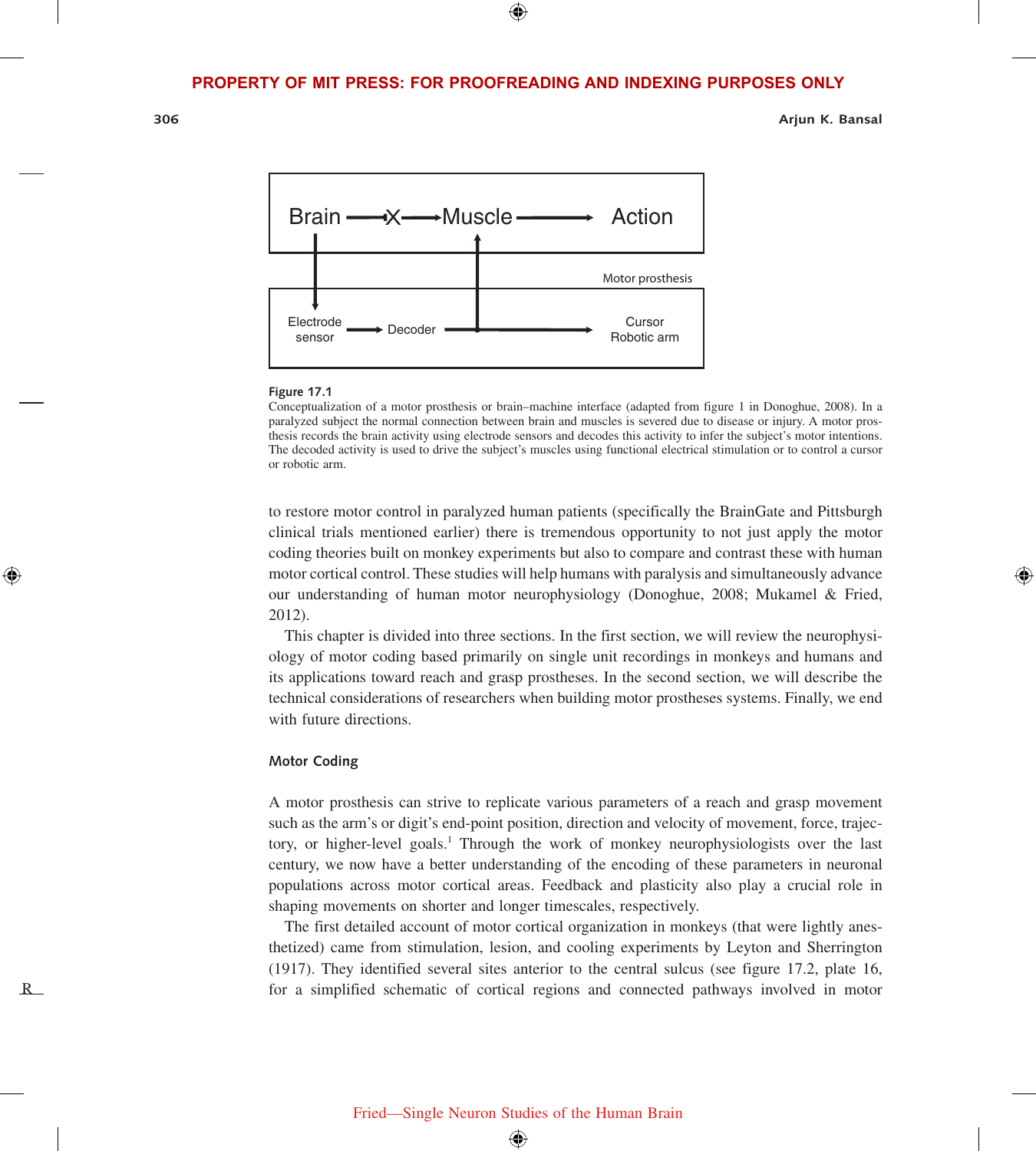**Human Single Unit Activity for Reach and Grasp Motor Prostheses 307**

R

⊕



#### **Figure 17.2 (plate 16)**

⊕

A simplified schematic of cortical regions and connected pathways involved in control of reaching and grasping actions; see text. SMA, supplementary motor area; PMd, dorsal premotor cortex; PMv, ventral premotor cortex; MI, primary motor cortex; SI, primary somatosensory cortex; AIP, anterior intraparietal region; PFC, prefrontal cortex; V1 primary visual cortex. Adapted from figures in Martin (2003), and Scott (2004), and from connectivity results in monkeys from Vogt and Pandya (1978), Matelli et al. (1986), Pandya and Yeterian (1996), and Dum and Strick (2005).

control), which, when stimulated, resulted in relatively stereotyped muscle movements of particular parts of the body such as fingers, arms, neck, hip, and so forth. Such movements were not elicited by stimulating sites posterior to the central sulcus. Penfield and Boldrey (1937) reported that within primary motor cortex (MI; see figure 17.2, plate 16) there is somatotopy in the organization of neurons, with nearby neurons generally coding for the movement of nearby muscles on the body. Subsequent work related the firing rates and patterns of motor cortical neurons to kinematic parameters such as position and velocity, and dynamic parameters such as force and the rate of change of force, but found no single parameter that was best controlled by these neurons (Evarts, 1968; Humphrey et al., 1970). A key concept in our understanding of motor coding and its application in human motor prostheses is that of "directional tuning" of motor cortical cells.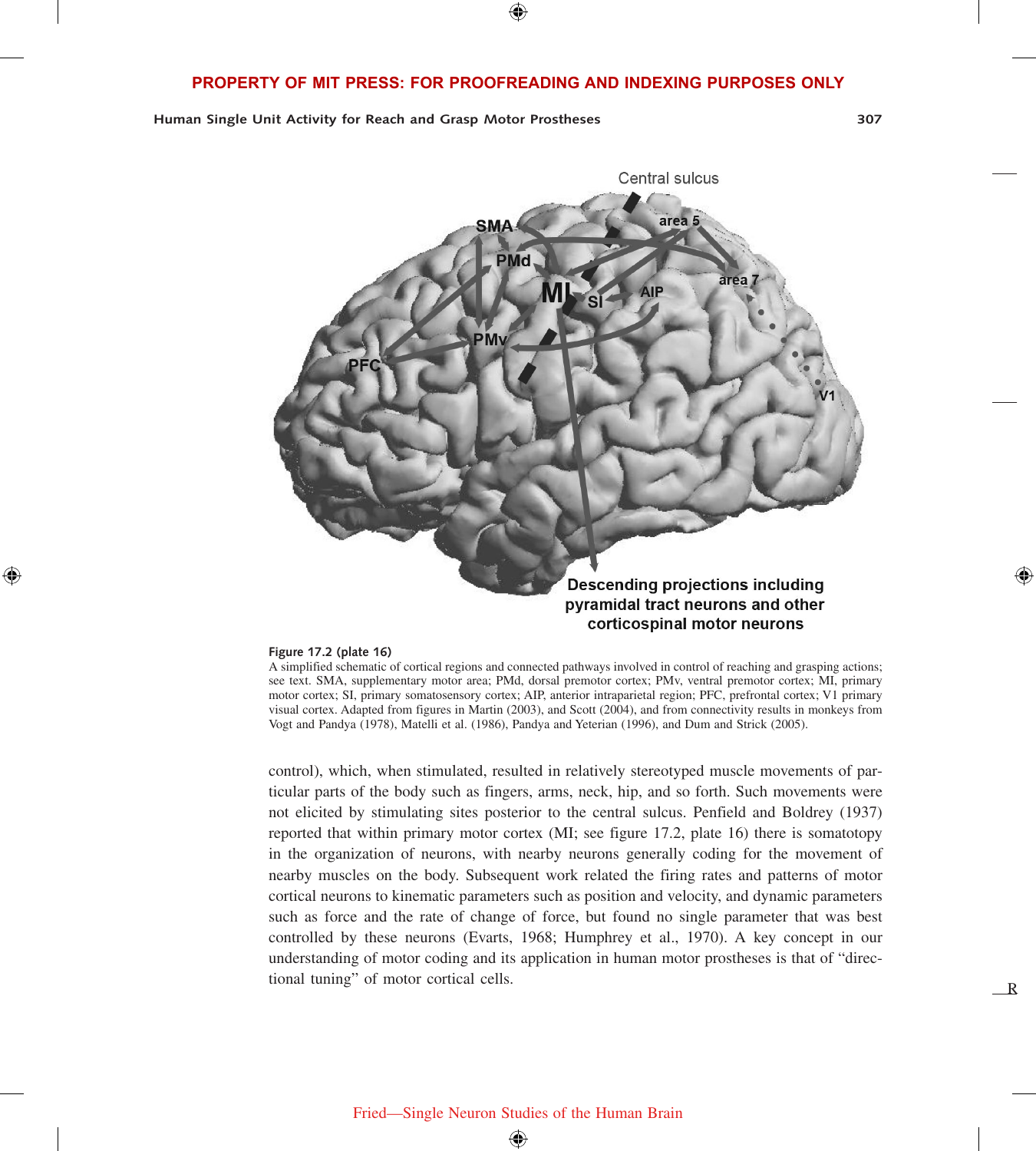$\bigoplus$ 

**308 Arjun K. Bansal**

⇔

Visual information about the object to be reached and grasped arrives into the brain from the eyes, and through the lateral geniculate nuclei of the thalamus (LGN), to the primary visual cortex (see figure 17.2, plate 16). The location and shape of the object to be reached and grasped are thought to be extracted via regions in the parietal cortex such as area 7 of the posterior parietal cortex and anterior intraparietal region (AIP). Area 5 estimates the current configuration of the arm, and nearby regions compute the transformations required for the arm and hand to perform the reach and grasp. Parietal regions are also reciprocally connected with premotor regions. AIP is reciprocally connected with ventral premotor cortex (PMv) while area 7 is reciprocally connected with dorsal premotor cortex (PMd). These circuits are thought to be preferentially involved in grasp and reach, respectively (but see Vargas-Irwin, 2010, and Bansal et al., 2012a, for a discussion about reach and grasp in PMv). Premotor regions also receive higher order goal information from the prefrontal cortex. MI) is reciprocally connected with premotor cortex, area 5, and receives input from the primary somatosensory cortex. MI computes motor command signals that are transmitted to the spinal cord and brainstem structures via descending projection such as the pyramidal tract neurons and other corticospinal motor neurons. Note that the dotted arrow in figure 17.2 (plate 16) indicates indirect connections, and the dashed line indicates central sulcus. Connectivity is based on anatomical results in monkeys of homologous brain regions and is not meant to be exhaustive. Note that here we do not present other important structures important for motor control such as the basal ganglia, cerebellum, cranial nerves, and the vestibular and oculomotor systems.

#### **Directional Tuning**

Individual neurons' firing rates in monkey MI exhibit cosine-shaped tuning to a range of preferred directions of reaching arm movements in two (Georgopoulos et al., 1982) and three (Schwartz et al., 1988) dimensions. This property is analogous to the orientation tuning displayed by cells in primary visual cortex when subjects are presented with stimuli of various orientations. Remarkably, by using the weighted combination of individual neuron responses or "population vector," the direction of the monkey's arm movement was determined (Georgopoulos et al., 1986 Georgopoulos et al., 1988). Thus, each cell did not code for a unique movement, but groups of cells acted together to perform a movement. From Georgopoulos et al. (1999), we write the mathematical expression for the population vector as

$$
P_j = \sum_{i=1}^N w_{ij} C_i,
$$

where  $P_i$  is the population vector for the *j*th finger or wrist movement,  $C_i$  is the preferred direction of the *i*th cell (N total cells), and  $w_{ij}$  is a weighting function:

 $w_{ii} = d_{ij} - \overline{d}_i$ ,

R

⊕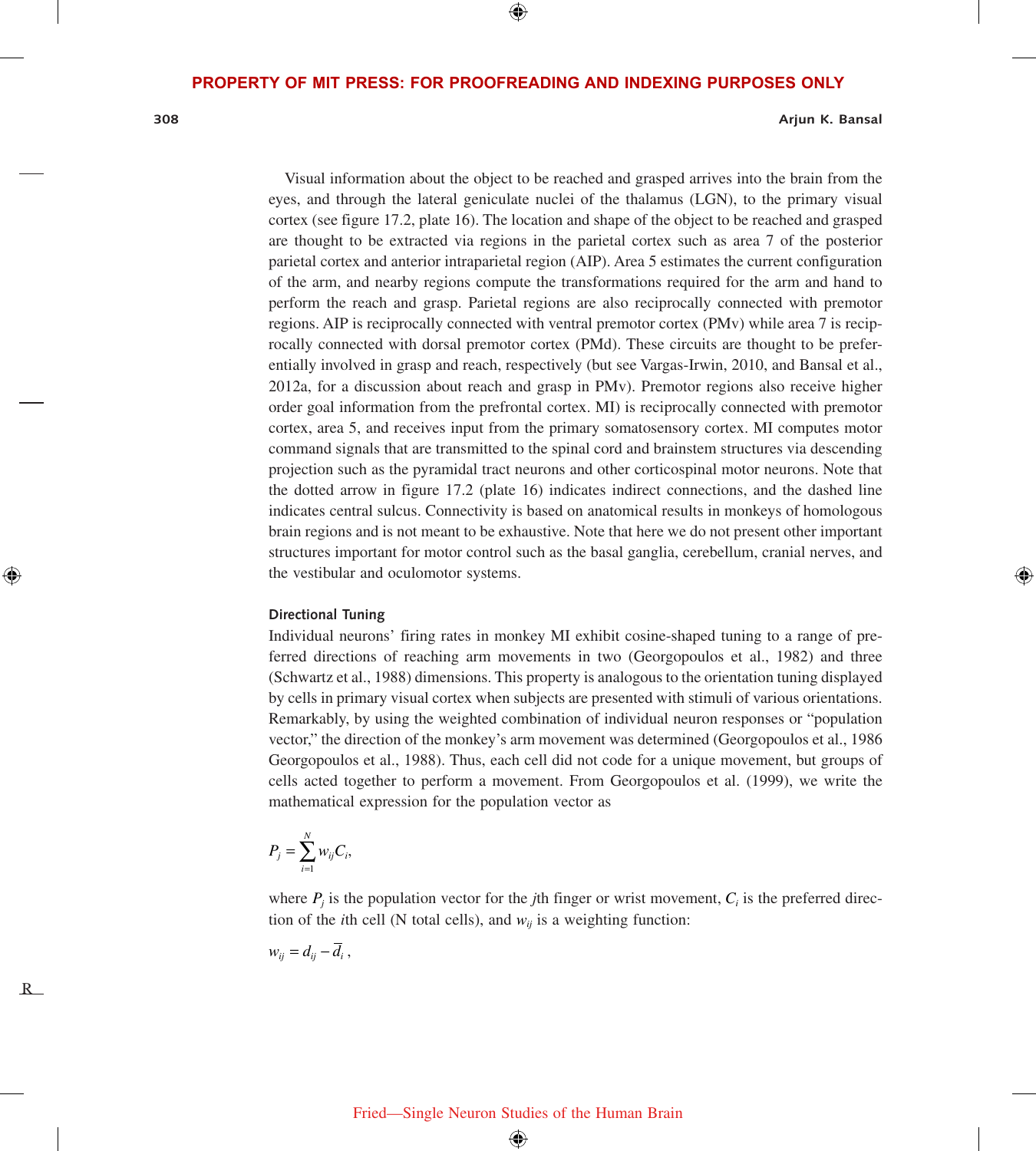⊕

**Human Single Unit Activity for Reach and Grasp Motor Prostheses 309**

R

where

⊕

$$
\overline{d}_i = \frac{1}{M} \sum_{j=1}^M d_{ij}.
$$

*M* equals the number of movements, and  $d_{ij}$  is the mean firing rate of the *i*th cell for the *j*th movement.

In principle, the population vector could then be used to control a motor prosthesis. From the perspective of motor prostheses, it is important to note that these early studies were investigating fundamental questions of motor coding and therefore reconstructed the direction of arm movements *offline*, which means after the experiment when the monkey actually performed the action. More recently, several studies motivated by building motor prostheses showed that monkeys could control a cursor *online* in real time with just their neuronal activity. Moreover, earlier experiments were considered *open loop* since the monkey did not receive any feedback about its decoded intentions, but more recent experiments are termed *closed loop* as the monkey controls an effector with its brain signals and receives sensory (typically visual) feedback during brain control (open-loop robotic arm in 1-D and 3-D, Wessberg et al., 2000; instant cursor control, Serruya et al., 2002; 2-D end point, Musallam et al., 2004; 3-D cursor, Taylor et al., 2002). It is also noteworthy that neuronal tuning properties often change during closed-loop brain-control trials, resulting in improved motor control over time (see the "Plasticity" subsection later in this section). Decoding algorithms that account for changes in tuning are an active area of research (see the "Decoding Algorithm Design" subsection of the "Technical Considerations" section below).

The invasiveness of the microelectrodes required for single neuron recordings have precluded the validation of the monkey physiology results in healthy human MI. Initial work with human ALS patients implanted with neurotrophic<sup>2</sup> electrodes demonstrated that they could modulate the activity of a single neuron in their MI that drove an on/off switch and controlled a cursor or a speech synthesizer (Kennedy & Bakay, 1998; Kennedy et al., 2000). Recently populations of direction-tuned neurons were found in paralyzed human patients in the BrainGate clinical trials, and these were used in an online, closed-loop prosthesis to control a cursor and the opening and closing of a robotic fist (Hochberg et al., 2006). Truccolo et al. (2008) found that more than 80% of the cells in MI were tuned to observed position and velocity of a target in a pursuittracking task. In addition, Truccolo et al. (2008) reported that the intended target was decoded with an accuracy of 80–95% in a 2-D center–out task, consistent with previous research in monkeys (Paninski et al., 2004). These results were striking because even though the patients in the BrainGate trials had severe loss of voluntary control of their limbs and had not used them in years,<sup>3</sup> they were still able to modulate their MI neuronal activity in response to intended movements. The modulation of MI neurons not just during action performance but also during action observation is a significant property for motor prostheses and has also been demonstrated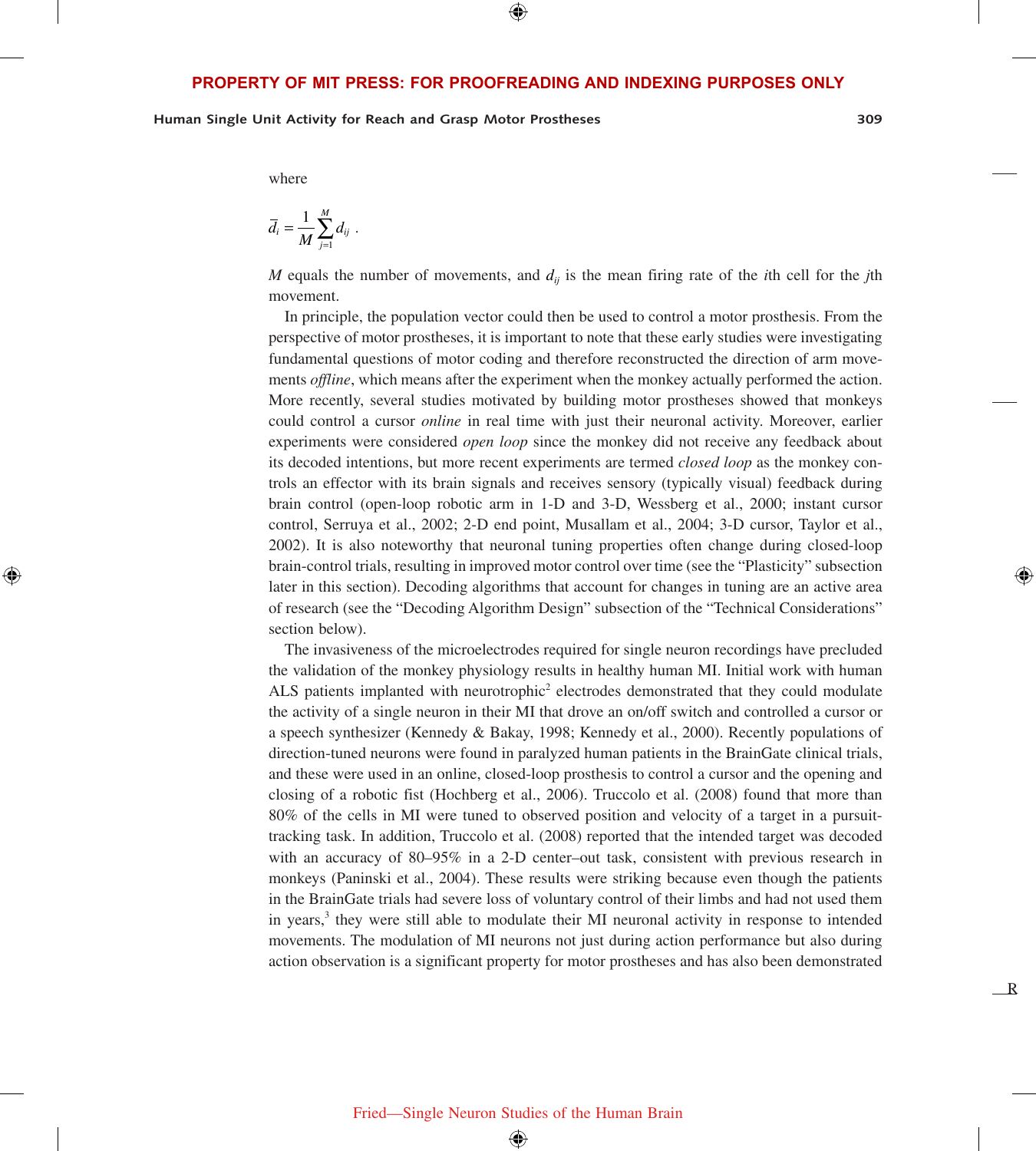$\bigoplus$ 

**310 Arjun K. Bansal**

in monkeys (Tkach et al., 2007; Dushanova & Donoghue, 2010). Further information about the properties of single neurons in human motor cortical areas was obtained from patients with Parkinson's disease undergoing surgery for the implantation of DBS electrodes. During DBS surgeries, premotor (area 6) cortical neurons were demonstrated to exhibit directional tuning, and contain movement intent (to move or not to move) information (Ojakangas et al., 2006). Current work regarding the selection of *area* and subregion of implantation for a prosthetic device is summarized later in this chapter.

#### **Grasp Coding**

Although direction tuning can be exploited to get an effector to a desired location, manipulating objects often requires grasping them. For motor prostheses, self-feeding is a crucial step toward conferring independence to paralyzed subjects. Ventral premotor (PMv, or area F5; see figure 17.2, plate 16) cortical neurons are involved in finger movements and encode grasp types and grasp aperture in monkeys (Kurata & Tanji, 1986; Rizzolatti et al., 1988; Umiltà et al., 2007; Vargas-Irwin, 2010; Bansal et al., 2012a). Similar grasp types are encoded in similar neuronal firing patterns in PMv (Carpaneto et al., 2011). Although many studies have examined PMv for a specific role in grasp coding, recent work has reported equivalent representation for continuous grasp in MI, and intermixed reach and grasp populations within both MI and PMv (Vargas-Irwin, 2010; Vargas-Irwin et al., 2010; Bansal et al., 2011; Bansal et al., 2012a).

A mouse click may be regarded as a simple grasp manipulation. Initial work in the BrainGate trials simulated a mouse click by asking subjects to imagine squeezing closed or opening their fists (Kim et al., 2011). In more complex applications, monkeys fed themselves by reaching and grasping for food using a robotic arm driven by signals from neuronal populations in MI in real time (Velliste et al., 2008). Paralyzed humans in the BrainGate clinical trial were recently able to reach, grasp, and drink from a coffee cup using a robotic arm driven by MI neurons (Hochberg et al., 2012). A recent clinical trial at the University of Pittsburgh demonstrated brain control of a seven-degrees-of-freedom robotic arm using SUAs from two 96-electrode arrays in MI of a tetraplegic patient (Collinger et al., 2012).

#### **Force Coding**

Even as perfect decoding of direction and grasp kinematics would allow a subject to hold an object such as an egg between his or her fingers, applying too much force at the wrong time will crush the egg and create a mess. Therefore, understanding the relationship between SUA and force generation could provide crucial signals for paralyzed patients. Despite this fact, most neurophysiology studies with human patients have so far focused on kinematics, with algorithmic control of force. In monkeys, force is known to modulate firing rates of pyramidal tract neurons (Evarts, 1968; see figure 17.2, plate 16). This property can be used to predict end point or grasping force from MI neurons (Gupta & Ashe, 2009; Ethier et al., 2012). In human patients undergoing DBS surgeries, Patil et al. (2004) demonstrated that neurons in subcortical structures such as the subthalamic nucleus and thalamic motor areas predict gripping force. In applications

R

⊕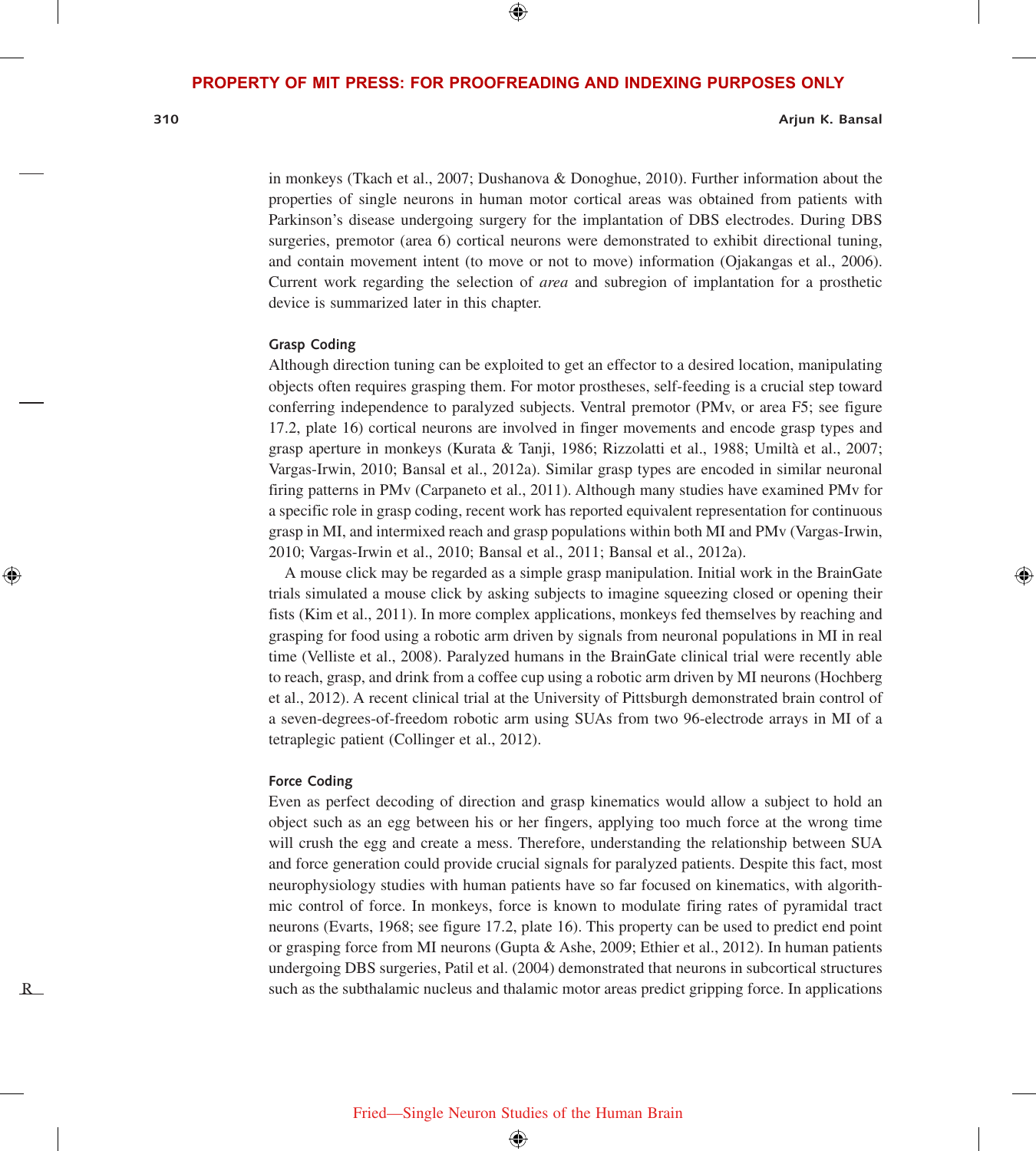⊕

## **Human Single Unit Activity for Reach and Grasp Motor Prostheses 311**

R

such as BrainGate, however, the modulation of neuronal responses with varying levels of imagined force is still unreported. Computing the appropriate force to apply is complex and depends on proprioceptive feedback that may be diminished in paralyzed patients.4 The issue of *feedback* and how it may be conveyed to movement or force-generating neurons will be discussed later in this chapter. In addition, imagining moving a heavy load versus a lighter load may provide a gain control mechanism by which otherwise quiescent neurons bolster their firing rates and are then read out by a neural implant.

#### **Trajectories in Space and Time**

⊕

So far we have described a static view of the neuronal encoding of reach and grasp parameters such as end-point position, grasp aperture, and force. Reach and grasp movements, however, occur not just in 3-D space, but also in time. Thus, improved understanding of how neurons code for trajectories of movements may enable prostheses with better performance. Recent work has found that the activity of monkey motor cortical neurons is better explained by preferred "pathlets" or trajectories for reach and grasp rather than by preferred directions that are independent in space and time (Hatsopoulos et al., 2007; Saleh et al., 2010; Saleh et al., 2012). This is a remarkable validation of a concept proposed by Leyton & Sherrington (1917): "The motor cortex may be regarded as a synthetic organ for compounding and recompounding in varied ways movements of varied kinds of scope from comparatively small, though in themselves well coordinated, fractional movements." Furthermore, these trajectories might be generated by the coordinated activation of related muscles or *muscle synergies* (d'Avella et al., 2003; Overduin et al., 2012) by pathlet coding neurons.

For motor prostheses, there has been progress with the application of direction and velocity tuning based models in controlling a robotic arm driven by neuronal signals (Hochberg et al., 2012). Hochberg et al. (2012) used a Kalman filter based decoder (Wu et al., 2006), which is a linear state–space dynamical system model. The decoder is trained with the neuronal activity when the patient imagines moving a robotic arm to certain targets placed along the cardinal axes. Such a decoder learns an implicit knowledge of kinematic trajectories in the form of the state–space transition matrix but does not explicitly model the activity of each neuron as contributing toward a pathlet. Future work may explore whether pathlets are a better approach to building an encoding/decoding model for motor prostheses. Recent work, however, suggests that the predictive power of pathlet models is weaker than that of models using spiking history of other simultaneously recorded neurons (Truccolo et al., 2010). Thus, including spiking history in the model may be another way of improving decoding performance (Truccolo et al., 2005).

#### **Areal Organization of Motor Coding Regions, and Sensorimotor Computation**

Understanding the areal organization of motor coding for prostheses is motivated by targeting the recording electrodes toward the region(s) that will maximize the information content of the relevant motor parameter. MI is the main contributor to corticospinal motor neurons pathways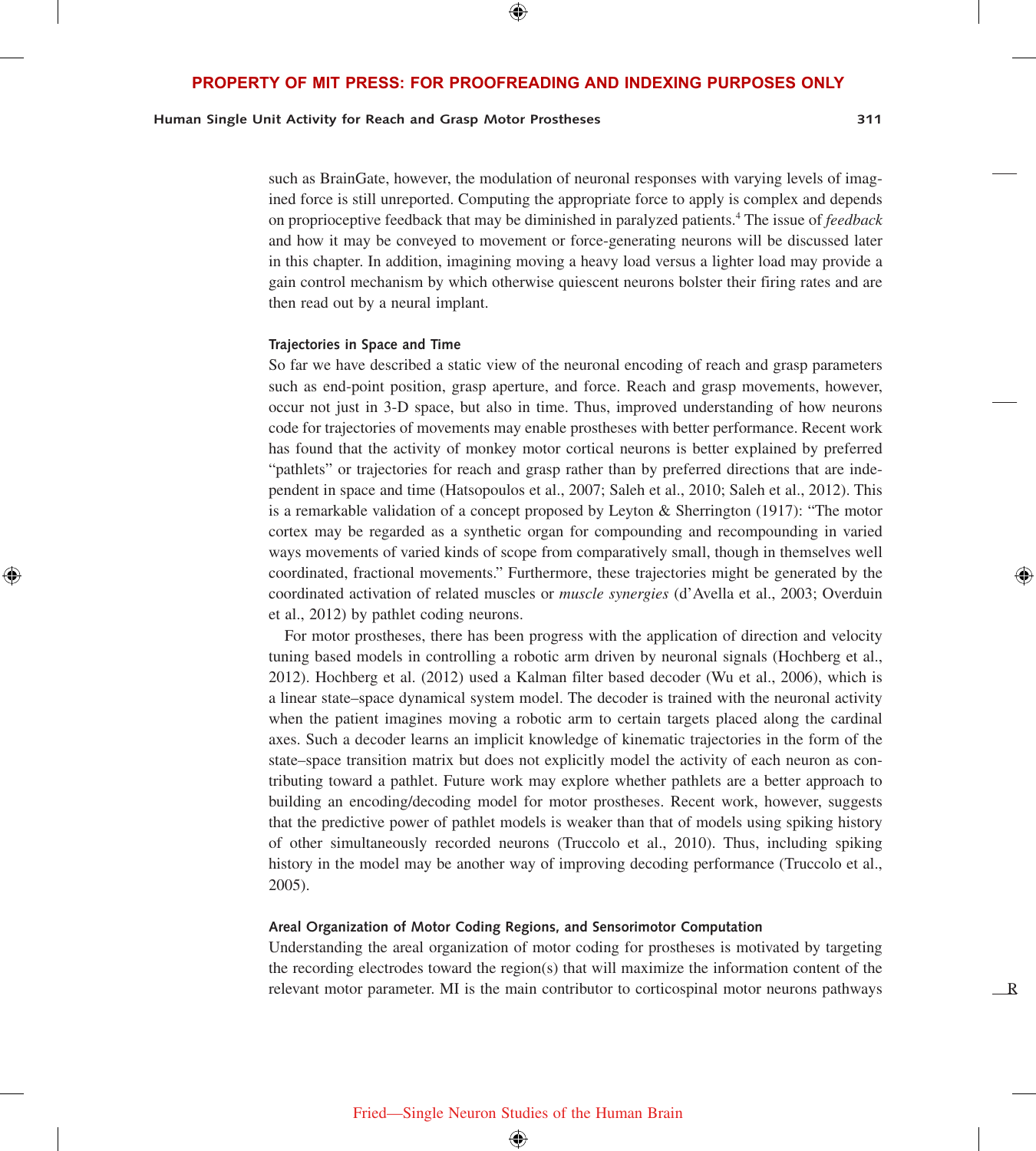⊕

R

⊕

#### **312 Arjun K. Bansal**

and therefore a natural area for the placement of electrodes for motor prostheses. The BrainGate clinical trials report considerable success with placing the electrode array in the "knob"-shaped motor hand area (Yousry et al., 1997) of MI. Outside of MI many areas are known to code for motor parameters that may not just be useful in cases of damage to MI but also potentially offer additional information beyond that in MI. Anterior to MI, dorsal premotor cortex PMd and PMv neurons are interconnected with MI (Pandya & Yeterian, 1996; Dum & Strick, 2005; see figure 17.2, plate 16) and encode reach and grasp parameters often earlier than MI in delay paradigms (Kurata & Tanji, 1986; Rizzolatti et al., 1988; Fu et al., 1993; Messier & Kalaska, 2000; Umiltà et al., 2007; Stark & Abeles, 2007; Stark et al., 2007). Premotor areas could serve as sources of additional information for prostheses (Bansal et al., 2012a). Medial frontal cortical regions such as the supplementary motor area (SMA; figure 17.2, plate 16) are key to planning sequential movements in monkeys (Tanji and Shima, 1994) and related to movement intention in humans (Fried et al., 1991; Fried et al., 2011). SMA and PMd neurons have been used to decode two target sequences in real time (Shanechi et al., 2012). Prefrontal and frontopolar cortices are reported to encode increasingly abstract parameters related to movements such as higher order goals (Tsujimoto et al., 2011).

Although movements are not evoked by stimulating sites posterior to postcentral gyrus (Leyton & Sherrington, 1917), the posterior parietal cortex (PPC) serves a crucial role in sensorimotor computations and has been demonstrated as a useful source of reach end-point, trajectory, and grasp information (Musallam et al., 2004; Mulliken et al., 2008; Townsend et al., 2011). The PPC is composed of many regions in monkeys such as the lateral intraparietal area, ventral intraparietal area, central intraparietal area, AIP (figure 17.2, plate 16), area 7 (figure 17.2, plate 16), and the medial superior temporal area (Andersen et al., 1997), with corresponding human counterparts (Grefkes & Fink, 2005). These areas compute movement plans in diverse (but not exclusive) frames of reference such as in eye, head, hand, body, world, or object-centered coordinates using multimodal information (including posture) as inputs. The diversity of reference frames enables the computation of coordinated movements of body parts such as the neck, arms, and eyes to achieve a final goal. Furthermore, the responses of neurons in these areas are considered to be intermediate between purely sensory or motor representations and modulated by cognitive signals such as attention, intention, reward, and decision making (Andersen et al., 1997; Glimcher, 2004). On the one hand, these representations could provide additional information to drive a motor prosthesis compared to those in MI. On the other hand, the influence of these cognitive variables may make it harder to disentangle the precise motor intentions of a paralyzed subject. Complicating this simple assessment are the observations that MI neurons also exhibit postural modulation (Ajemian et al., 2008) and cognitive features such as serial order (Carpenter et al., 1999), and they may not just direct muscles but also participate in coordinate transformations (Kakei et al., 1999). Despite these complications, both the BrainGate and Pittsburgh clinical trials have targeted MI, and the use of other areas remains to be explored in human prostheses.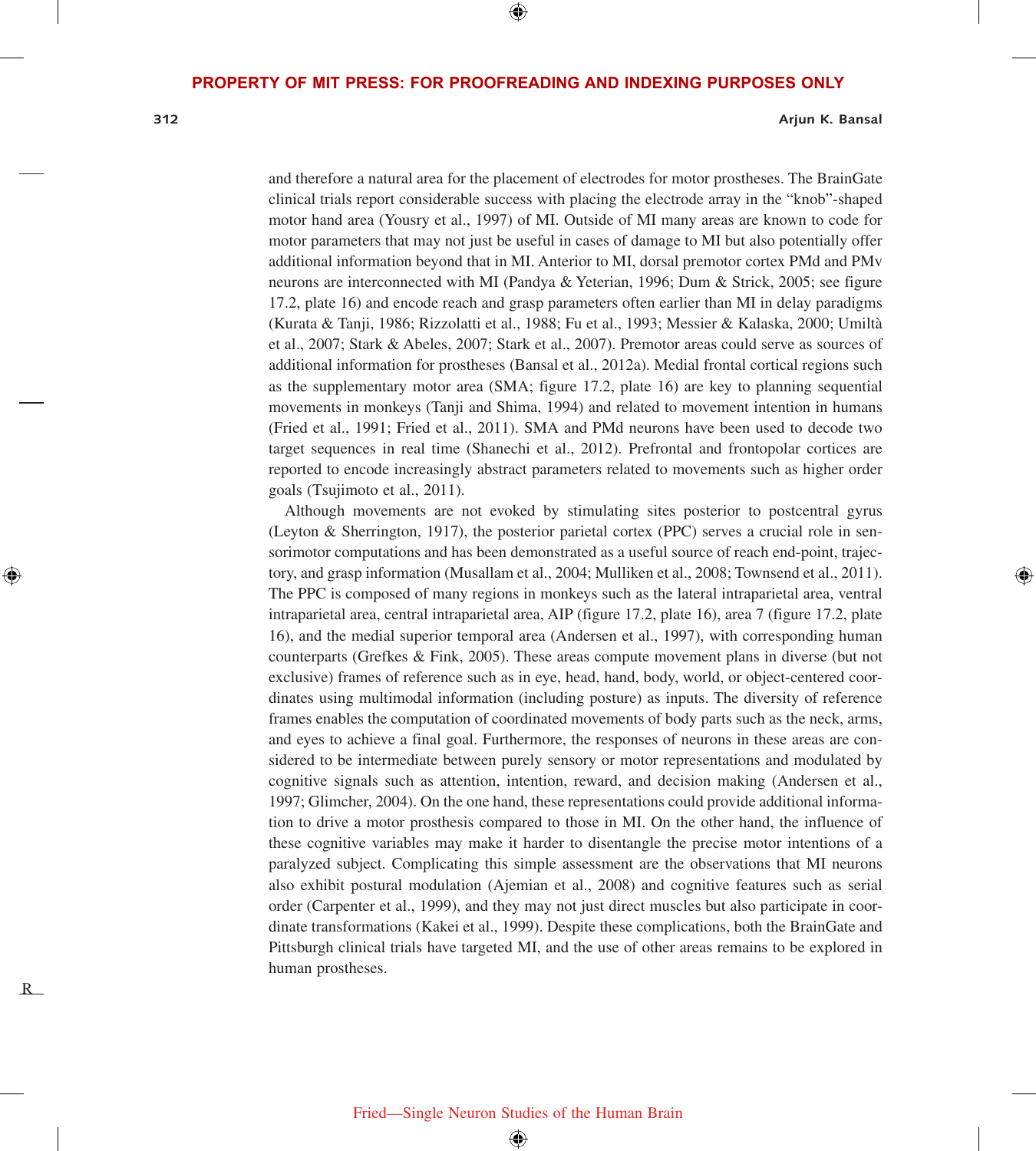$\bigoplus$ 

**Human Single Unit Activity for Reach and Grasp Motor Prostheses 313**

R

#### **Feedback**

Visual and proprioceptive feedback play a significant role in generating smooth movements (Scott, 2004) by providing, for example, limb or effector position information to motor control areas such as area 5 (see figure 17.2, plate 16) in parietal cortex (Kalaska et al., 1983) and MI (Goldring & Ratcheson, 1972). While visual feedback might be typically unaffected, proprioceptive feedback processing may be impaired to various degrees in patients with paralysis. While proprioceptive feedback is not strictly necessary to generate motor control signals, as demonstrated in the clinical trials mentioned earlier, providing proprioceptive feedback could enhance BMI performance (Suminski et al., 2010). In paralyzed patients with impaired feedback afferents, electrical or optical stimulation may provide an approach toward "writing in" proprioceptive information (Diester et al., 2011; Gilja et al., 2011). In healthy motor control, the process of converting motor commands to movements of the limb, as well as the estimation of limb position, is subject to errors. The proprioceptive feedback in a prosthesis could thus provide information about limb or effector position although, even in its absence, visual feedback might compensate for it to some extent. The nature and extent of this compensatory ability remain to be quantified (Scheidt et al., 2005).

#### **State–Space Models**

⊕

Alternative motor coding proposals have suggested that MI neurons are not directly coding for parameters such as arm/hand position or velocity but are coding for some state variables intrinsic to the system generating movements such as muscle length and velocity (e.g., Oby et al., 2012). There have been proposals that the motor system learns optimal feedback control laws to act on these state variables (Scott, 2004). Recent work has modeled the high-dimensional neuronal population activity (that can be quite noisy for each neuron from trial to trial: e.g., Nawrot et al., 2008) at any instant as a point on a *low-dimensional manifold*. In this view, the neuronal activity over time related to generating a movement trajectory describes a "neural trajectory" in this low-dimensional space that stays more similar compared to the noisy individual neurons and that may be indicative of a dynamical control system for generating actions (Santhanam et al., 2009; Yu et al., 2009; Shenoy et al., 2011; Churchland et al., 2012). Santhanam et al. (2009) reported significant improvements  $(-75%)$  using a factor analysis based decoding approach, which exploited the correlated trial-to-trial variability. These approaches remain to be tested in prostheses applications.

#### **Plasticity5**

For a motor prosthesis to work over an extended period of time, it will need to adapt to changing neuronal properties. MI is known to change its properties following traumatic injury or during skill-learning and everyday actions (Sanes & Donoghue, 2000). Many BMI studies with monkeys have shown an improvement in decoding performance over days suggesting that the monkeys' neurons learn to control the effectors better over time (Carmena et al., 2003; Taylor et al., 2002;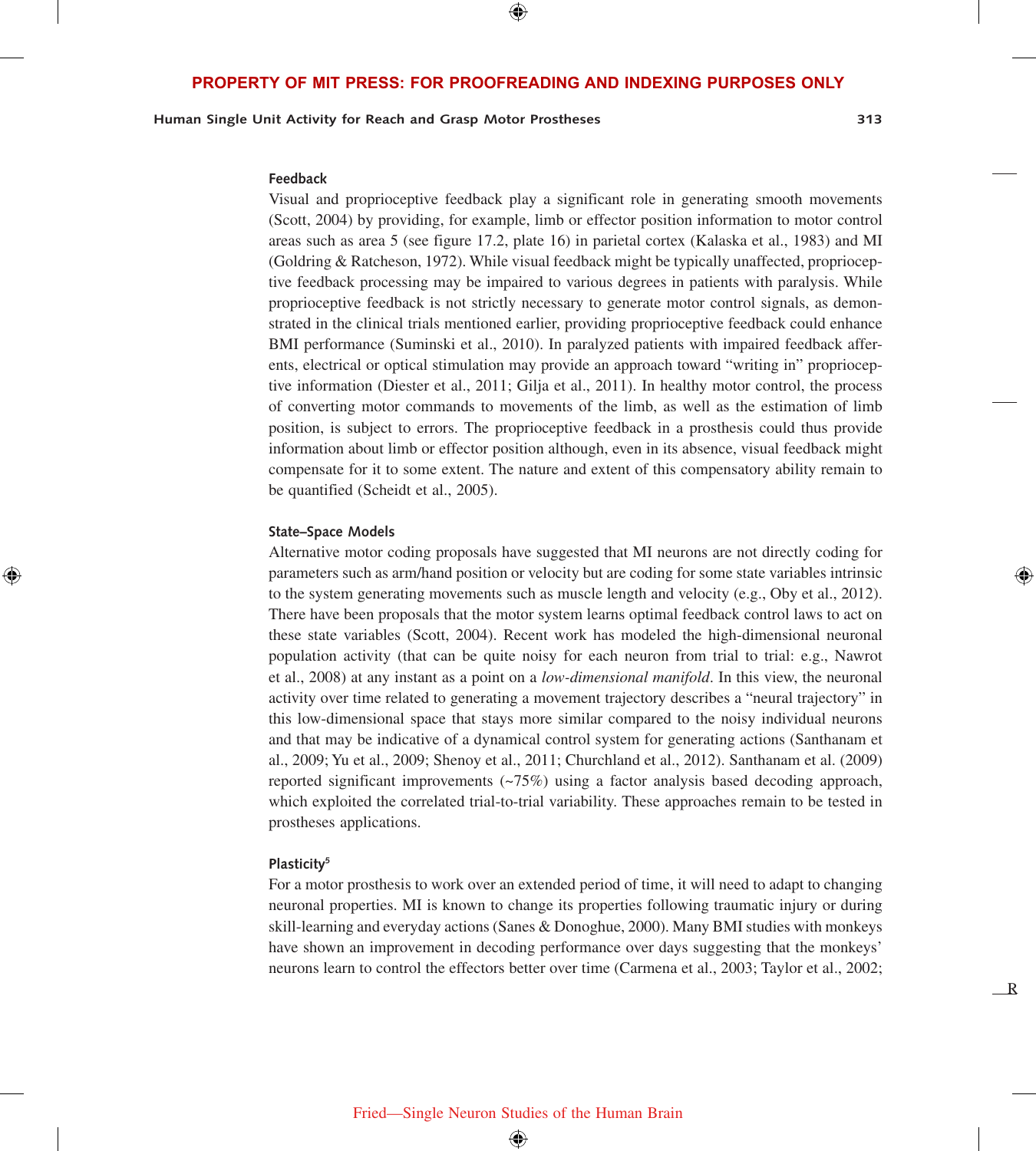$\bigoplus$ 

R

⊕

#### **314 Arjun K. Bansal**

Musallam et al., 2004; Ganguly & Carmena, 2009; Jarosiewicz et al., 2008). A similar improvement was seen in human clinical trials (Collinger et al., 2012). Thus, neuronal plasticity has critical implications for motor prostheses. Typically, decoding algorithms initially strive to tap into the natural tuning properties of the neurons as determined by imagined or observed movements. To achieve skilled control, the subject can engage plasticity mechanisms as they modulate their neuronal responses in trying to *transmit* their intentions to a relatively stable decoding algorithm. Plasticity (or noise), however, may alter the responses of neurons involuntarily (Rokni et al., 2007), requiring a change in the algorithm to infer the subjects' true intentions. The specific balance between tuning the decoding algorithm and allowing the brain to adapt to a fixed algorithm remains to be established.

#### **Technical Considerations**

#### **Signal Selection: Single Unit Activity versus Other Signals for Motor Prostheses**

An extracellular microelectrode placed intracortically records a field potential (voltage) signal, which can be filtered into many frequency bands from 0.1 to about 5000 Hz. At the higher range of frequencies (300–5000 Hz), action potentials are detected and then sorted. Action potentials are the only signals corresponding directly to the activity of single neurons. Unsorted activity of many single units, and the band-pass filtered field potential signal at frequencies greater than 100 Hz (thought to reflect the spiking of many single units) are both confusingly referred to as multiunit activity (MUA). In our previous work (Bansal et al., 2012a) and here we refer to the high-frequency band-pass filtered signal as MUA, and "unsorted spikes" are referred to explicitly. Lower frequency bands (<100 Hz) of the field potential (FP) are called local field potentials (LFPs) when recorded using microwires, as their activity is thought to reflect the averaged synaptic inputs (and outputs) in a local brain region. Low-frequency LFPs (<2 Hz; *lf*-LFPs) including the movement-event-related potential, MUAs, and SUAs have all been demonstrated to contain information about movement kinematics. The middle-frequency bands such as the alpha (8–12 Hz) and beta (12–30 Hz) bands have relatively weaker kinematic representation (Zhuang et al., 2010) but contain go/no-go state information (Hwang and Andersen, 2009). EEG and electrocorticography (ECoG) also measure FP signals (using electrodes placed, respectively, on the surface of the scalp or brain), but on a relatively coarser spatial scale than those measured using intracortical microelectrodes (Waldert et al., 2009). EEG and ECoG also contain information related to reaching and grasping movements (Wolpaw and McFarland, 2004; Schalk et al., 2007; Kubánek et al., 2009; Bradberry et al., 2010; Pistohl et al., 2011; Milekovic et al., 2012).

If SUA in motor cortex corresponds to the output that ultimately drives muscles and generates movement, then it would seem to be the most informative signal for acquiring movement intentions for a prosthetic device. Despite this intuition, initial results suggested that *lf*-LFPs or MUAs are more informative than SUAs (Mehring et al., 2003; Stark and Abeles, 2007) in regimes with a handful of simultaneously recorded neurons and average-selection-based decoding algo-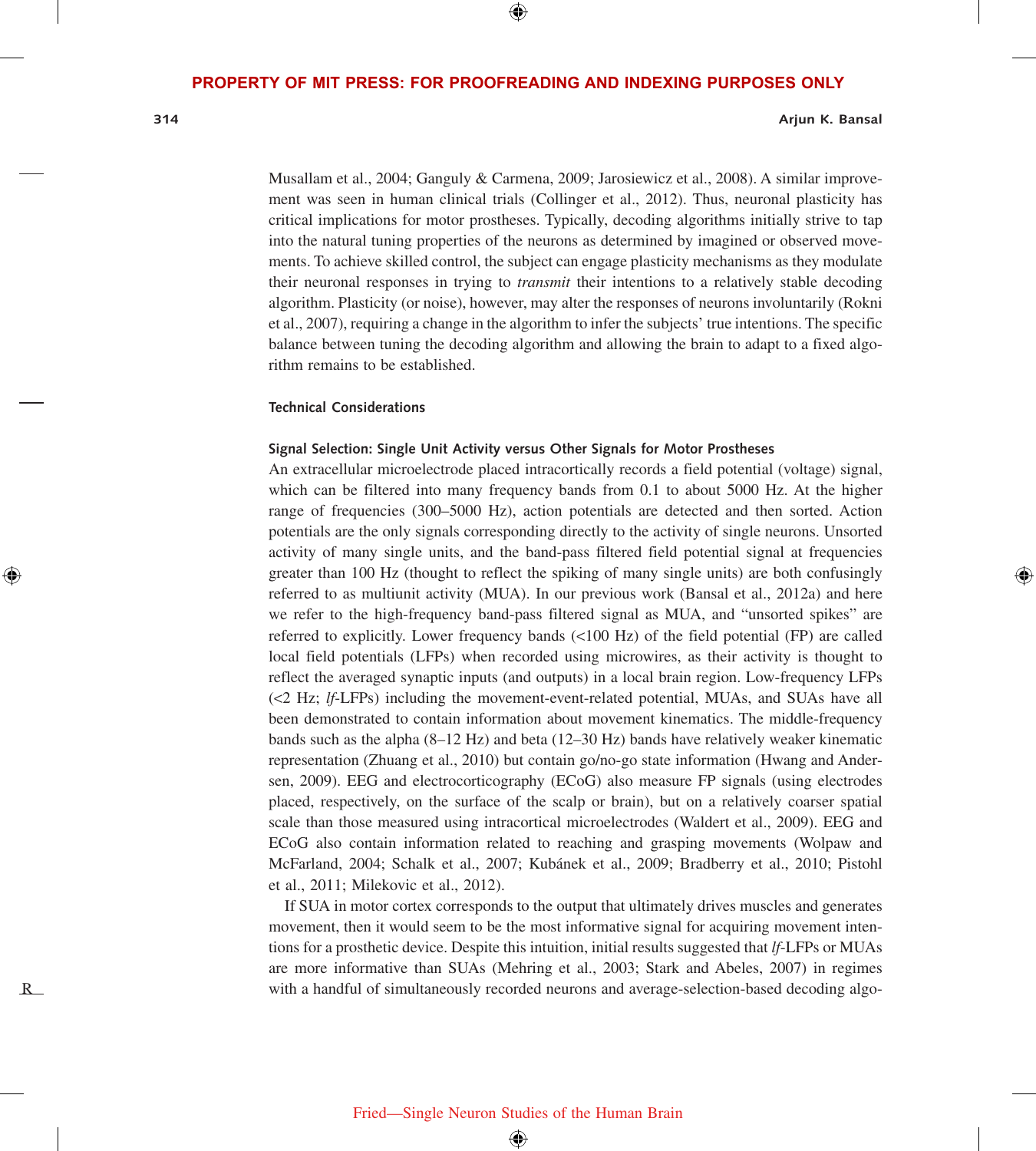## ⊕

#### **PROPERTY OF MIT PRESS: FOR PROOFREADING AND INDEXING PURPOSES ONLY PROPERTY OF MIT PRESS: FOR PROOFREADING AND INDEXING PURPOSES ONLY**

## **Human Single Unit Activity for Reach and Grasp Motor Prostheses 315**

R

rithms. More recent work, however, with 96-channel multielectrode arrays and computationally intensive greedy-selection algorithms, has suggested that SUAs contain more information than MUAs and *lf-*LFPs (Bansal et al., 2012a) for 3-D reach and grasp in both MI and PMv. Following similar reasoning, human clinical trials have mostly used SUA for motor prostheses (Hochberg et al., 2006; Hochberg et al., 2012; Collinger et al., 2012) although a recent study has used ECoG (Wang et al., 2013). The FP signals may provide other advantages such as stability, invasiveness trade-offs, and simpler signal processing. We briefly review some of the trade-offs next.

**Speed and Accuracy** Santhanam et al. (2006) used an information theoretic measure to quantify the rate of end-point information extracted from SUA in monkey PMd. They reported obtaining up to 6.5 bits per second of information, allowing for 3.5 brain-controlled trials per second. Although not a direct comparison, this rate appears to be superior to information extracted from EEG, ECoG, and magnetoencephalography (<1 bit), and LFP (<2 bits) based methods (Waldert et al., 2009). The superior performance of SUA is probably related to the lower spatial correlation in that signal compared to the FP based signals (Bansal et al., 2012a). In the average case, however, *lf-*LFPs can outperform SUA (Mehring et al., 2003; Bansal et al., 2011). Furthermore, ECoG and EEG may contain more information than previously thought as recent studies have successfully reconstructed 3-D reach parameters offline (see table 17.1) from ECoG (Chao et al., 2010) and EEG (Bradberry et al., 2010). However, recent work directly comparing ECoG with intracortical spikes and LFPs has reported much worse performance with epidural ECoG compared to spikes or LFPs (Flint et al., 2012). Further work is needed to test the precision of online, closed-loop 3-D control that can be achieved using these techniques.

**Ease of Control** A distinct advantage of SUA based prostheses is the relative ease of control. Subjects imagine moving their arm, and the corresponding signals are directly interpreted to control a robotic arm (Hochberg et al., 2006; Hochberg et al., 2012; Collinger et al., 2012). On the other end of the recording spectrum, EEG based methods typically rely on the subject's performing a mental exercise that is not directly related to the desired action. For example, an EEG based 2-D cursor control prosthesis was designed based on biofeedback (Wolpaw & McFarland, 2004). Subjects controlled the two dimensions by modulating the power of mu

| Table |  |  |
|-------|--|--|
|       |  |  |

⊕

Comparison of continuous reach (and grasp) offline decoding performance across three recording techniques in monkeys

| Technique                                                                      | Mean decoding performance (r)                                    |  |  |
|--------------------------------------------------------------------------------|------------------------------------------------------------------|--|--|
| Intracortical microelectrode arrays<br>(Bansal et al., 2012a: spikes $+$ LFPs) | 0.76 (3-D endpoint position, velocity, and grasp aperture)       |  |  |
| Electrocorticography (Chao et al., 2010)<br>Scalp EEG (Bradberry et al., 2010) | 0.72 (3-D endpoint position)<br>0.35 (endpoint y and z velocity) |  |  |

Decoding performance reports the mean Pearson's correlation coefficient (r) between original and reconstructed kinematic parameters obtained from several studies. EEG, electroencephalography; LFP, local field potential.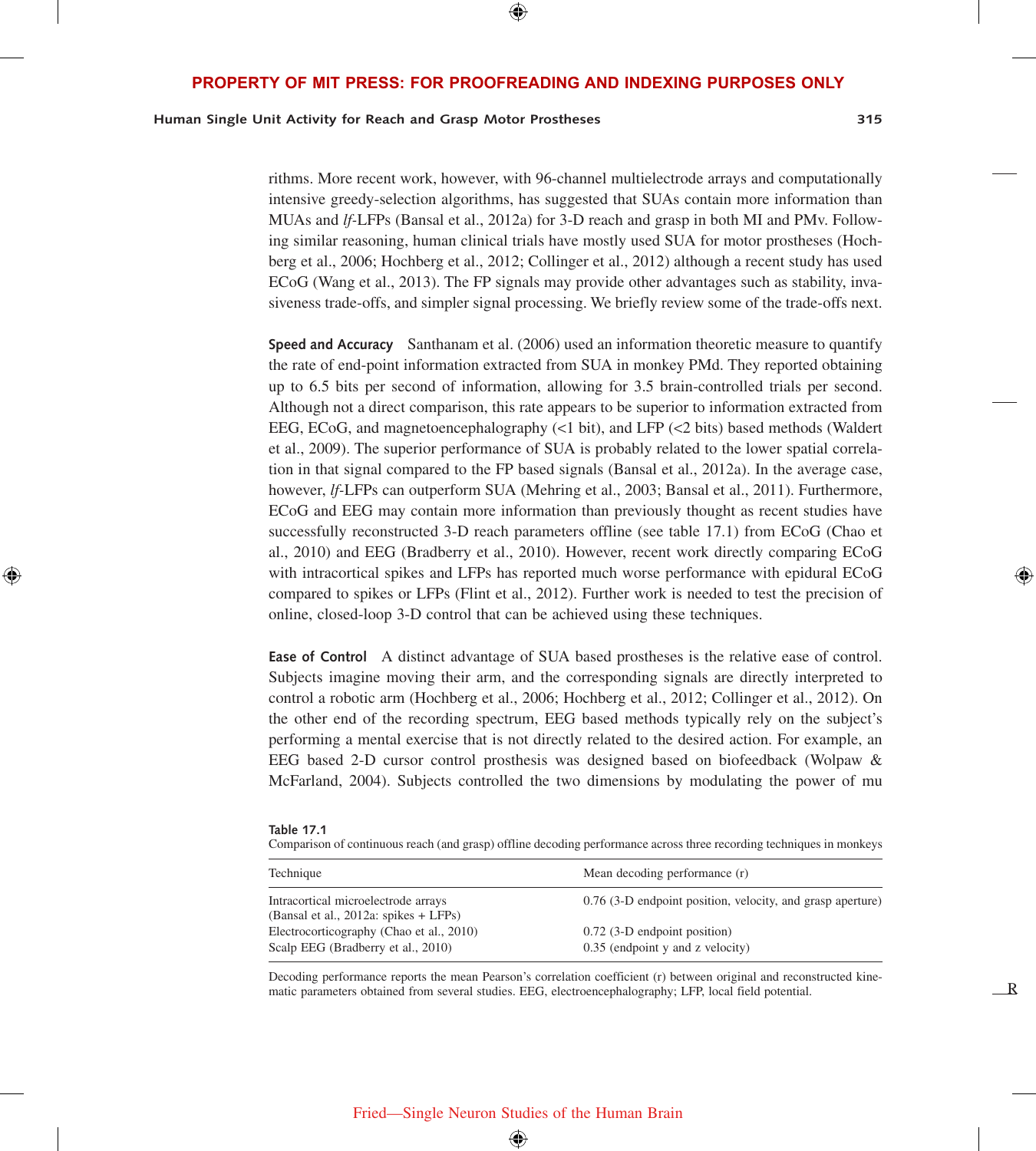$\bigoplus$ 

R

⊕

#### **316 Arjun K. Bansal**

(alpha) and beta rhythms. The subjects took several days to learn basic cursor control because of the indirect controlling methods. In contrast, within-session control of cursors and robotic arms was achieved using SUAs (Hochberg et al., 2006; Hochberg et al., 2012). Unassisted 2-D and 3-D control within a few days has recently been achieved with ECoG in a paraplegic subject (Wang et al., 2013). LFPs have been used to control a switch by a paralyzed subject, but higherdimensional control remains unexplored (Kennedy et al., 2004).

**Invasiveness** Despite the above-mentioned limitations, scalp EEG has the unique advantage that it requires neither invasive surgery nor the subsequent placement of electrodes that penetrate cortex. ECoG requires a craniotomy, and electrodes are placed epidurally or subdurally. SUA (and LFP) recordings are most informative and provide ease of control but require both a craniotomy and the placement of penetrating electrodes, although anecdotal evidence suggests that depth electrodes in epilepsy patients are tolerated more readily than subdural electrodes. The size of the craniotomy, however, may be reduced to a small burr hole (slightly larger than the 4  $\times$  4 mm 96-microelectrode array, which is roughly the size of one ECoG electrode) that is targeted over the electrode placement location. The relative trade-offs of these approaches in terms of pain and long-term infection rates remain to be quantified.

**Signal Stability (Unit Yield) and Tuning Stability** A significant issue with SUA based prostheses is the number of neurons from which the electrode array can measure signals. As mentioned earlier, the power of using SUAs lies in the several independent degrees of freedom that many neurons recorded across multiple electrodes encode, compared to a relatively correlated signal measured by the FP channels. Nevertheless, if the recording quality deteriorates over time (such as because of drastic impedance changes), and the number of neurons falls, then the prosthesis designer may consider alternative approaches such as using LFP bands as supplemental signals and/or inserting multiple arrays in one or more cortical areas for redundancy (Bansal et al., 2012a). The BrainGate and Pittsburgh clinical trials have used the Utah array (manufactured by Bionics, Cyberkinetics, and Blackrock Microsystems over the past decade), which is a  $\sim$  4  $\times$  4 mm microelectrode array with 96 recording channels that floats over the brain and can record from approximately 100 neurons in motor areas. The numbers of recorded units trends upward in the first 100 days (Collinger et al., 2012), and the electrodes can record SUA for over 3–5 years (Simeral et al., 2011; Hochberg et al., 2012) despite possible initial vascular damage, bleeding, and inflammatory response. Spike shape stays stable during a session  $(\sim 1$  hour), but the underlying population changes slightly over time (Suner et al., 2005). In addition, spiketuning properties can stay stable over at least a two-day period (Chestek et al., 2007). The amplitudes of recorded units may trend downward over time, but this trend is uncorrelated with decoding performance (Chestek et al., 2011). The number of recorded units may eventually decrease over time as the signal degrades over the lifetime of the electrodes (Schwartz et al., 2006). In addition, the Utah array incorporates a fixed-length electrode design that does not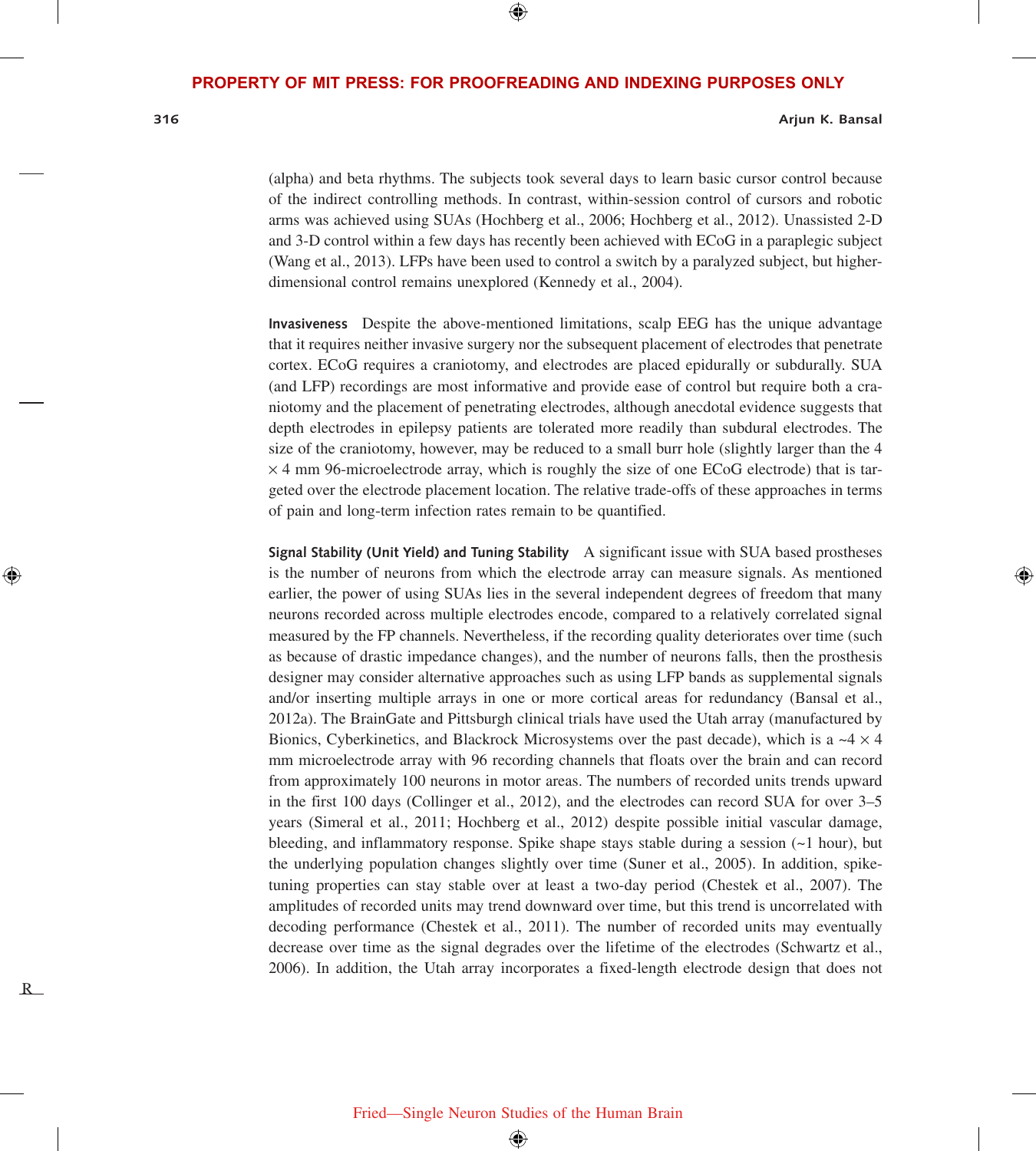⊕

## **Human Single Unit Activity for Reach and Grasp Motor Prostheses 317**

allow for moving the electrodes toward neurons with potentially more information (Andersen et al., 2004). Current work has also tried to ascertain the best layer to target to extract the most information and found greater information in superficial layers within 0.5 mm of the cortical surface compared to deeper layers >1.0 mm (Markowitz et al., 2011).

Reach and grasp information may also be obtained from unsorted spiking activity. Unsorted spikes based decoders may confer greater stability and the advantage of simpler (and less energy demanding) computation compared to a prosthesis system that requires online spike sorting (Ventura, 2008; Chestek et al., 2011). Finally, ECoG based approaches have reported both significant signal and tuning stability over days (visual system in human epilepsy patients: Bansal et al., 2012b) and months (motor system in monkeys: Chao et al., 2010). On account of their potentially greater tuning stability, ECoG based prostheses may require less calibration on a daily basis compared to SUA based prostheses.

Owing to the invasiveness of both SUA and ECoG based prostheses, they would need to last several years while recording useful signals, with minimal risk of infection, and minimal technician support (for recalibration of filters etc.) to make them appealing for a greater number of paralyzed patients. The exact cost–benefit calculation may be have to be performed on a caseby-case basis depending on each patient's residual motor abilities.

#### **Decoding Algorithm Design**

⊕

Successful applications of BMIs have adopted a three-step decoding process (Velliste et al., 2008; Hochberg et al., 2012; Collinger et al., 2012). In step 1, an initial model is trained using movements that are imagined or observed by the subject. In step 2, this initial model is used to guide an effector, but the actual movements are corrected toward a most direct path toward the target. The data during this step are used to refine the initial model. In step 3, the effector is allowed to completely run in brain-control mode with no assistance from the technician or knowledge of target in the algorithm.

A recent study has improved the decoding performance and doubled the speed with which monkeys acquire targets using real-time brain control (Gilja et al., 2012). The novelty of this approach was the use of brain-control data to fit the Kalman filter model, combined with including position and velocity in the same model (the latter has demonstrated improvement in Brain-Gate trials; see Kim et al., 2008). The use of brain-control data in filter training supports an optimal feedback controller view of motor and premotor cortex. Instead of building a static filter using data from previous trials with imagined movements, in this approach the patient's brain is assumed to generate neuronal firing that directs the cursor toward the target at each step along the trajectory, thus incorporating a continuous visual signal about the current cursor position and effectively minimizing an error between cursor and target location (see figure 17.3, plate 17). This process may be qualitatively similar to how a nonparalyzed brain might incorporate visual information and continuously adjust the motor commands that direct muscles toward targets. Once the cursor reaches the target, the neuronal activity is set to correspond to zero velocity,

R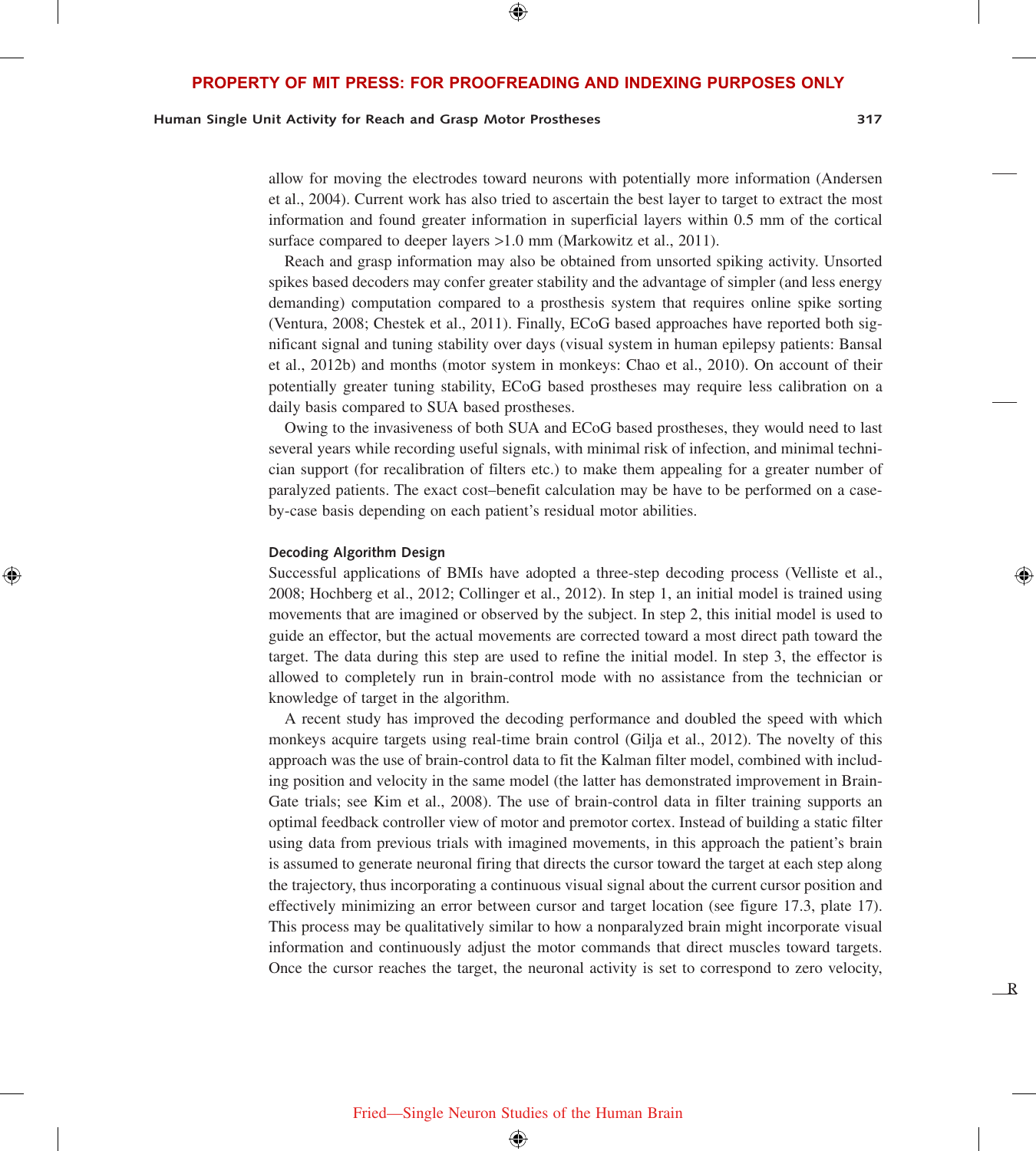⊕

R

⊕

**318 Arjun K. Bansal**

⊕



#### **Figure 17.3 (plate 17)**

Generating an "intention-based" kinematic training set. (A) The user is engaged in online control with a neural cursor. During each moment in the session, the neural decoder drives the cursor with a velocity shown as a red vector. Gilja et al. assumed that the monkey intended the cursor to generate a velocity towards the target in that moment, so following data collection the researchers rotate this vector to generate an estimate of intended velocity, shown as a blue vector. Note that this blue vector was not rendered on the screen as part of the experiment but is drawn there just to aid in explanation. This new set of kinematics is the training set used to train the control algorithm. M1, primary motor cortex; PMd, dorsal premotor cortex. (B) An example of this transformation applied to successive cursor updates. Figure reproduced and legend modified from Gilja et al. (2012) with permission from *Nature Neuroscience*.

mimicking target hold periods, and providing for a training signal that during brain-control trials achieves controlled movements that are similarly able to acquire and hold targets without overshooting them. The improvement due to the combined use of position and velocity information speaks to the postural or position effects on motor cortex neuronal tuning (Ajemian et al., 2008).

#### **Future Direction**

The vision of motor prostheses is one toward an electrode array that encapsulates recording, amplification, analog-to-digital conversion, power supply, and wireless transmission in a compact, implantable unit that runs at body temperature (Donoghue, 2008; Gilja et al., 2010). A separate, cell-phone-sized computer worn by the subject may then process the wirelessly transmitted signals to guide an effector such as a robotic arm or the subject's muscles via a functional electrical stimulation system. Together, these systems will aim to provide an *untethered*, *free-running* prosthesis that will confer to a quadriplegic user paraplegic levels of function and, thus, independence from technicians or nurses. Wireless interfaces will minimize the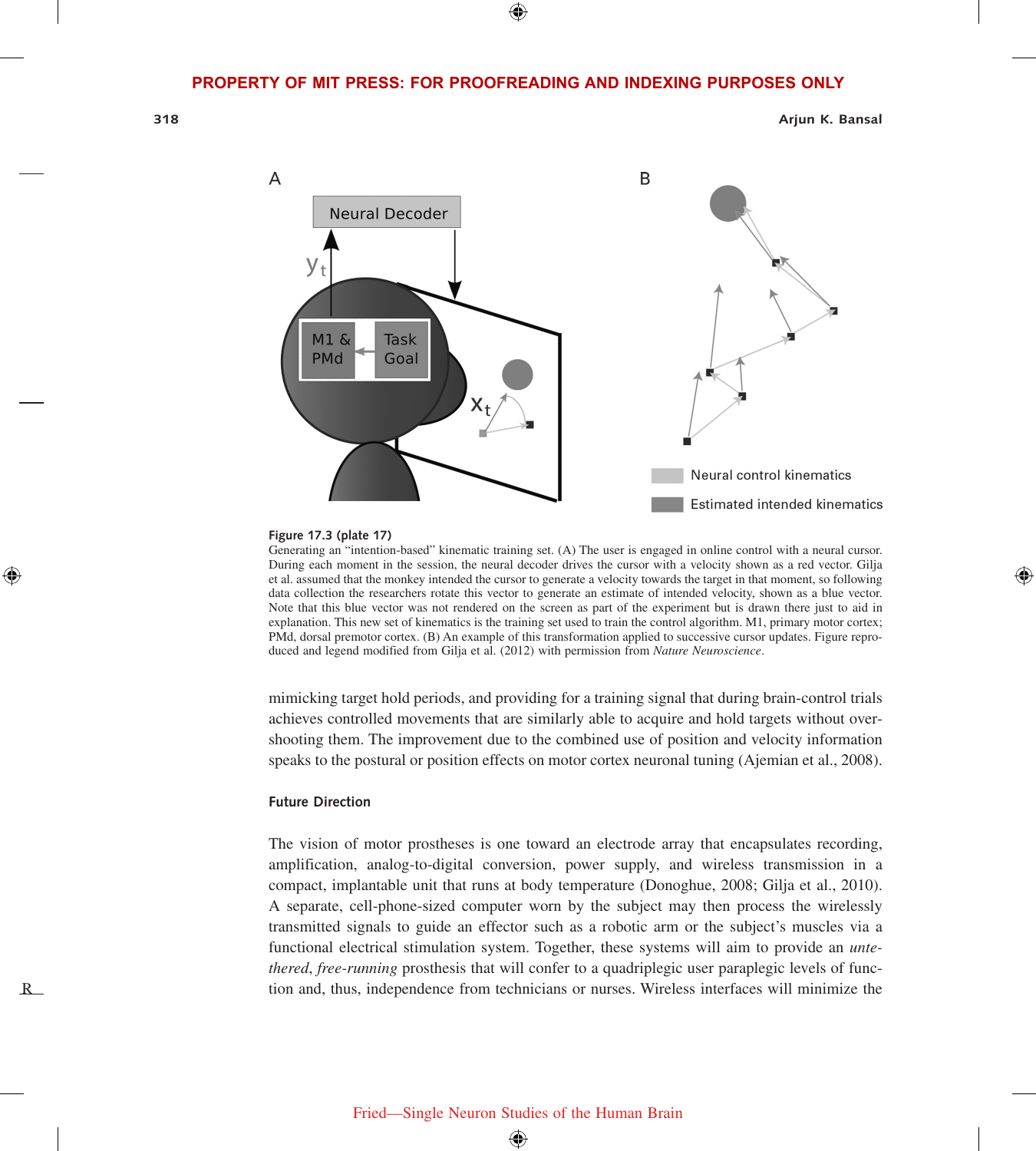⊕

## **Human Single Unit Activity for Reach and Grasp Motor Prostheses 319**

⊕

R

risk of infection that may be carried into the brain via cables that are usually connected in wired systems to the intracortical electrode array. Algorithms such as those described above are working toward requiring minimal calibration (Gilja et al., 2012). To facilitate a free-running prosthesis, a critical addition to current algorithm designs that focus on the kinematics of movements will be the ability to decode the LFP or spiking signals related to when the subject wants to move (Hwang & Andersen, 2009; Fried et al., 2011). Although single units may provide the most information related to continuous, complex movements (Bansal et al., 2012a), FP based approaches such as EEG may provide less *invasive* prostheses for subjects with less severe impairments. The exact relationship between level of impairment or injury and the invasiveness of prosthesis or signal selection remains to be established. In addition, prostheses that use SUA, LFPs, and FPs from ECoG or EEG, and from multiple cortical regions, may provide more robust, fault-tolerant performance (Bansal et al., 2012a). Another useful addition to current designs could be the extraction of a reward or error signal related to how well the subject's intention is being interpreted by the decoding algorithm. When this error signal exceeds some threshold, the prosthesis would then try to recalibrate itself. This signal may provide a solution to the problem of when to *recalibrate* the decoding algorithm versus allowing the patient to adapt to a stable but imperfect algorithm.

Perhaps, the immediate next set of improvements in prostheses may arrive in the form of the decoding of *force* information from neuronal ensembles, and some form of proprioceptive *feedback* conveyed back to the patient. In parallel, prosthesis designers may explore more *abstract approaches* where the patient's neurons provide higher order goal information such as "Turn on the light" instead of just the intermediate kinematic information of controlling an arm. *Decoding algorithms* that incorporate dimensionality reduction approaches and spiking history of ensemble neurons may improve the encoding and decoding models. More generally, improvements can be expected in the *number of simultaneous neurons* an electrode array records from. Although early studies suggested that thousands of neurons might be necessary to decode movements accurately, recent clinical studies have obtained impressive performance with tens of neurons to a few hundred neurons (Hochberg et al., 2012; Collinger et al., 2012). In laboratory studies with monkeys, decoding performance of complex 3-D reach and grasp movements saturates with the best 30 neurons (Vargas-Irwin et al., 2010; Bansal et al., 2012a). Still, just as reliably recording from ~100 neurons compared to ~10 neurons changed the conclusions about the best signal for decoding reach and grasp from LFP and MUA to SUA (Bansal et al., 2012a), recording from thousands of neurons may bring an improved understanding of collective neuronal dynamics (Truccolo et al., 2010) and new, unexpected insights (Stevenson & Kording, 2011).

Further out in the future, one might expect advances in *synthetic biology* to produce something akin to the science-fiction vision of swallowable pills that grow into electrodes, reach the right location in the brain, and are powered by the brain's glucose. These would alleviate the need for invasive surgical procedures to implant the electrode arrays and the engineering challenges of delivering power to an implanted, wireless, and power-hungry device. Without these challenges, one can also foresee BMIs becoming more commonplace for healthy individuals in an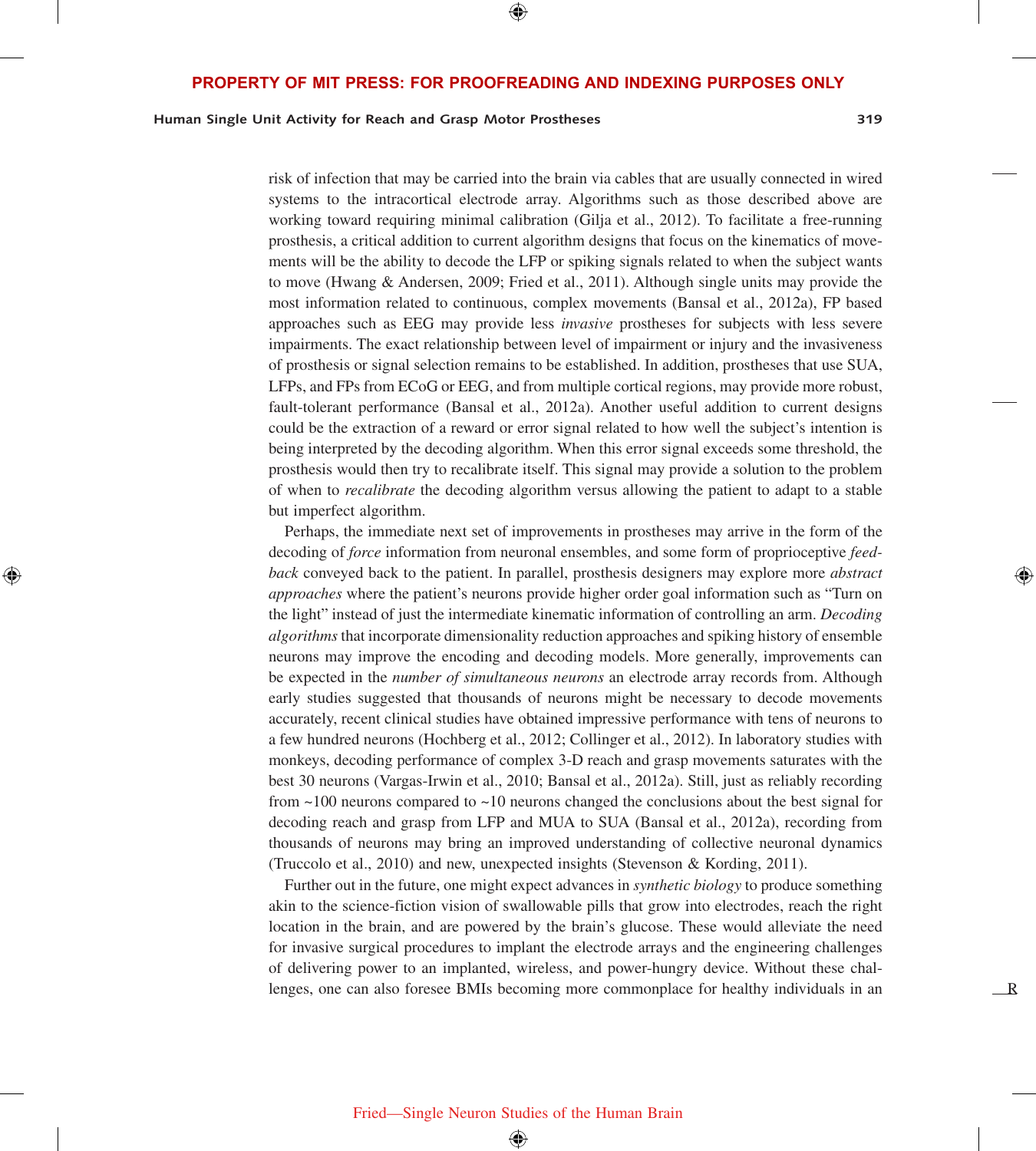⊕

R

⊕

#### **320 Arjun K. Bansal**

⇔

augmenting role, which could stretch beyond motor function to enhanced sensory, mnemonic, and cognitive functions (Donoghue, 2002; Serruya & Kahana, 2008).

**Notes**

1. It might be argued that for an effective motor prosthesis, achieving the patient's desired end goal might be good enough, and the details of kinematics and dynamics of the movement do not matter. Nevertheless, knowing the full kinematics and dynamics could avoid the complexity of inferring joint kinematics from end goal and also help provide control signals for a functional electrical stimulation system that might one day restore movement by activating a paralyzed patient's muscles (Peckham & Knutson, 2005; Moritz et al., 2008; Chadwick et al., 2011; Ethier et al., 2012).

2. Neurotrophic electrodes are filled with neurites or growth factors that facilitate the growth of neuronal processes into them.

3. One of these patients had suffered a spinal cord injury, and another patient had suffered a pontine stroke.

4. See http://www.cbsnews.com/video/watch/?id=50137987n for a video clip demonstrating the results related to Collinger et al. (2012) and an illustration of this issue (at around 11 min, 30 s).

5. The separate technical issue of signal stability will be discussed in a later section.

#### **References**

Andersen, A., Burdick, W., Musallam, S., Pesaran, B., & Cham, J. G. (2004). Cognitive neural prosthetics. *Trends in Cognitive Sciences*, *8*, 486–493.

Ajemian, R., Green, A., Bullock, D., Sergio, L., Kalaska, J., & Grossberg, S. (2008). Assessing the function of motor cortex: Single-neuron models of how neural response is modulated by limb biomechanics. *Neuron*, *58*, 414–428.

Andersen, R. A., Snyder, L. H., Bradley, D. C., & Xing, J. (1997). Multimodal representation of space in the posterior parietal cortex and its use in planning movements. *Annual Review of Neuroscience*, *20*, 303–330.

Bansal, A. K., Jiron, F., Lin, D., & Rizzuto, D. (2005). Neural Prosthetics Technology and Market Assessment Report. https://sites.google.com/site/mindscience/home/publications/E103%20Final%20Submitted%20Report%20-%20Brainiacs.pdf?attredirects=0

Bansal, A. K., Singer, J. M., Anderson, W. S., Golby, A., Madsen, J. R., & Kreiman, G. (2012b). Temporal stability of visually selective responses in intracranial field potentials recorded from human occipital and temporal lobes. *Journal of Neurophysiology*, *108*, 3073–3086.

Bansal, A. K., Truccolo, W., Vargas-Irwin, C. E., & Donoghue, J. P. (2011). Decoding 3-D reach and grasp from hybrid signals in motor and premotor cortices: Spikes, multiunit activity and local field potentials. *Journal of Neurophysiology*, *105*, 1603–1619.

Bansal, A. K., Vargas-Irwin, C. E., Truccolo, W., & Donoghue, J. P. (2012a). Relationships among low-frequency local field potentials, spiking activity, and 3-D reach and grasp kinematics in primary motor and ventral premotor cortices. *Journal of Neurophysiology*, *107*, 1337–1355.

Bauby, J. D. (1998). *The diving bell and the butterfly: A memoir of life in death*. New York: Vintage.

Birbaumer, N. (2006). Breaking the silence: Brain–computer interfaces (BCI) for communication and motor control. *Psychophysiology*, *43*, 517–532.

Bradberry, T. J., Gentili, R. J., & Contreras-Vidal, J. L. (2010). Reconstructing three-dimensional hand movements from noninvasive electroencephalographic signals. *Journal of Neuroscience*, *30*, 3432–3437.

Carmena, J. M., Lebedev, M. A., Crist, R. E., O'Doherty, J. E., Santucci, D. M., Dimitrov, D. F., et al. (2003). Learning to control a brain–machine interface for reaching and grasping by primates. *PLoS Biology*, *1*(E42).

Carpaneto, J., Umiltà, M. A., Fogassi, L., Murata, A., Gallese, V., Micera, S., et al. (2011). Decoding the activity of grasping neurons recorded from the ventral premotor area F5 of the macaque monkey. *Neuroscience*, *188*, 80–94.

Carpenter, A. F., Georgopoulos, A. P., & Pellizzer, G. (1999). Motor cortical encoding of serial order in a context-recall task. *Science*, *283*, 1752–1757.

Chadwick, E. K., Blana, D., Simeral, J. D., Lambrecht, J., Kim, S. P., Cornwell, A. S., et al. (2011). Continuous neuronal ensemble control of simulated arm reaching by a human with tetraplegia. *Journal of Neural Engineering*, *8*, 034003.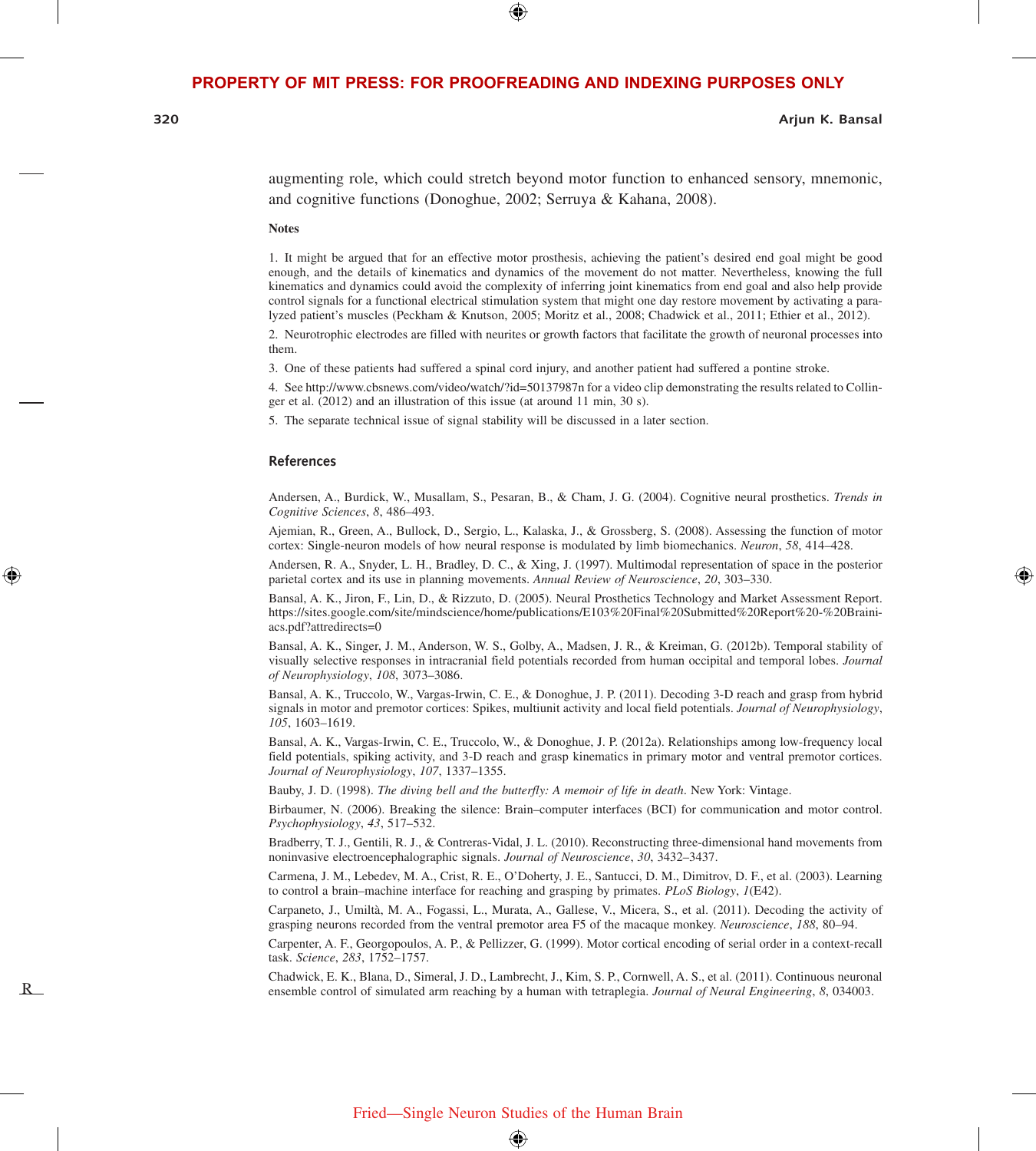⊕

#### **Human Single Unit Activity for Reach and Grasp Motor Prostheses 321**

⊕

R

Chao, Z. C., Nagasaka, Y., & Fujii, N. (2010). Long-term asynchronous decoding of arm motion using electrocorticographic signals in monkeys. *Frontiers in Neuroengineering*, *3*, 3.

Chestek, C. A., Batista, A. P., Santhanam, G., Yu, B. M., Afshar, A., Cunningham, J. P., et al. (2007). Single-neuron stability during repeated reaching in macaque premotor cortex. *Journal of Neuroscience*, *27*, 10742–10750.

Chestek, C. A., Gilja, V., Nuyujukian, P., Foster, J. D., Fan, J. M., Kaufman, M. T., et al. (2011). Long-term stability of neural prosthetic control signals from silicon cortical arrays in rhesus macaque motor cortex. *Journal of Neural Engineering*, *8*, 045005.

Christopher & Dana Reeve Paralysis Foundation. http://www.christopherreeve.org/site/c.mtKZKgMWKwG/b.5184189/ k.5587/Paralysis\_Facts\_\_Figures.htm.

Churchland, M. M., Cunningham, J. P., Kaufman, M. T., Foster, J. D., Nuyujukian, P., Ryu, S. I., et al. (2012). Neural population dynamics during reaching. *Nature Neuroscience*, *15*, 1752–1757.

Collinger, J. L., Wodlinger, B., Downey, J. E., Wang, W., Tyler-Kabara, E. C., Weber, D. J., et al. (2012). High-performance neuroprosthetic control by an individual with tetraplegia. [Epub ahead of print]. *Lancet*. doi:10.1016/S0140- 6736(12)61816-9.

d'Avella, A., Saltiel, P., & Bizzi, E. (2003). Combinations of muscle synergies in the construction of a natural motor behavior. *Nature Neuroscience*, *6*, 300–308.

Diester, I., Kaufman, M. T., Mogri, M., Pashaie, R., Goo, W., Yizhar, O., et al. (2011). An optogenetic toolbox designed for primates. *Nature Neuroscience*, *14*, 387–397.

Donoghue, J. P. (2002). Connecting cortex to machines: Recent advances in brain interfaces. *Nature Neuroscience*, *5*, 1085–1088.

Donoghue, J. P. (2008). Bridging the brain to the world: A perspective on neural interface systems. *Neuron*, *60*, 511–521.

Dum, R. P., & Strick, P. L. (2005). Frontal lobe inputs to the digit representations of the motor areas on the lateral surface of the hemisphere. *Journal of Neuroscience*, *25*, 1375–1386.

Dushanova, J., & Donoghue, J. (2010). Neurons in primary motor cortex engaged during action observation. *European Journal of Neuroscience*, *31*, 386–398.

Ethier, C., Oby, E. R., Bauman, M. J., & Miller, L. E. (2012). Restoration of grasp following paralysis through braincontrolled stimulation of muscles. *Nature Neuroscience*, *485*, 368–371.

Evarts, E. V. (1968). Relation of pyramidal tract activity to force exerted during voluntary movement. *Journal of Neurophysiology*, *31*, 14–27.

Flint, R. D., Lindberg, E. W., Jordan, L. R., Miller, L. E., & Slutzky, M. W. (2012). Accurate decoding of reaching movements from field potentials in the absence of spikes. *Journal of Neural Engineering*, *9*, 046006.

Fried, I., Katz, A., McCarthy, G., Sass, K. J., Williamson, P., Spencer, S. S., et al. (1991). Functional organization of human supplementary motor cortex studied by electrical stimulation. *Journal of Neuroscience*, *11*, 3656–3666.

Fried, I., Mukamel, R., & Kreiman, G. (2011). Internally generated preactivation of single neurons in human medial frontal cortex predicts volition. *Neuron*, *69*, 548–562.

Fu, Q. G., Suarez, J. I., & Ebner, T. J. (1993). Neuronal specification of direction and distance during reaching movements in the superior precentral premotor area and primary motor cortex of monkeys. *Journal of Neurophysiology*, *70*, 2097–2116.

Ganguly, K., & Carmena, J. M. (2009). Emergence of a stable cortical map for neuroprosthetic control. *PLoS Biology*, *7*, E1000153.

Georgopoulos, A. P., Kalaska, J. F., Caminiti, R., & Massey, J. T. (1982). On the relations between the direction of two-dimensional arm movements and cell discharge in primate motor cortex. *Journal of Neuroscience*, *2*, 1527–1537.

Georgopoulos, A. P., Kettner, R. E., & Schwartz, A. B. (1988). Primate motor cortex and free arm movements to visual targets in three-dimensional space: II. Coding of the direction of movement by a neuronal population. *Journal of Neuroscience*, *8*, 2928–2937.

Georgopoulos, A. P., Pellizzer, G., Poliakov, A. V., & Schieber, M. H. (1999). Neural coding of finger and wrist movements. *Journal of Computational Neuroscience*, *6*, 279–288.

Georgopoulos, A., Schwartz, A., & Kettner, R. (1986). Neuronal population coding of movement direction. *Science*, *233*, 1416–1419.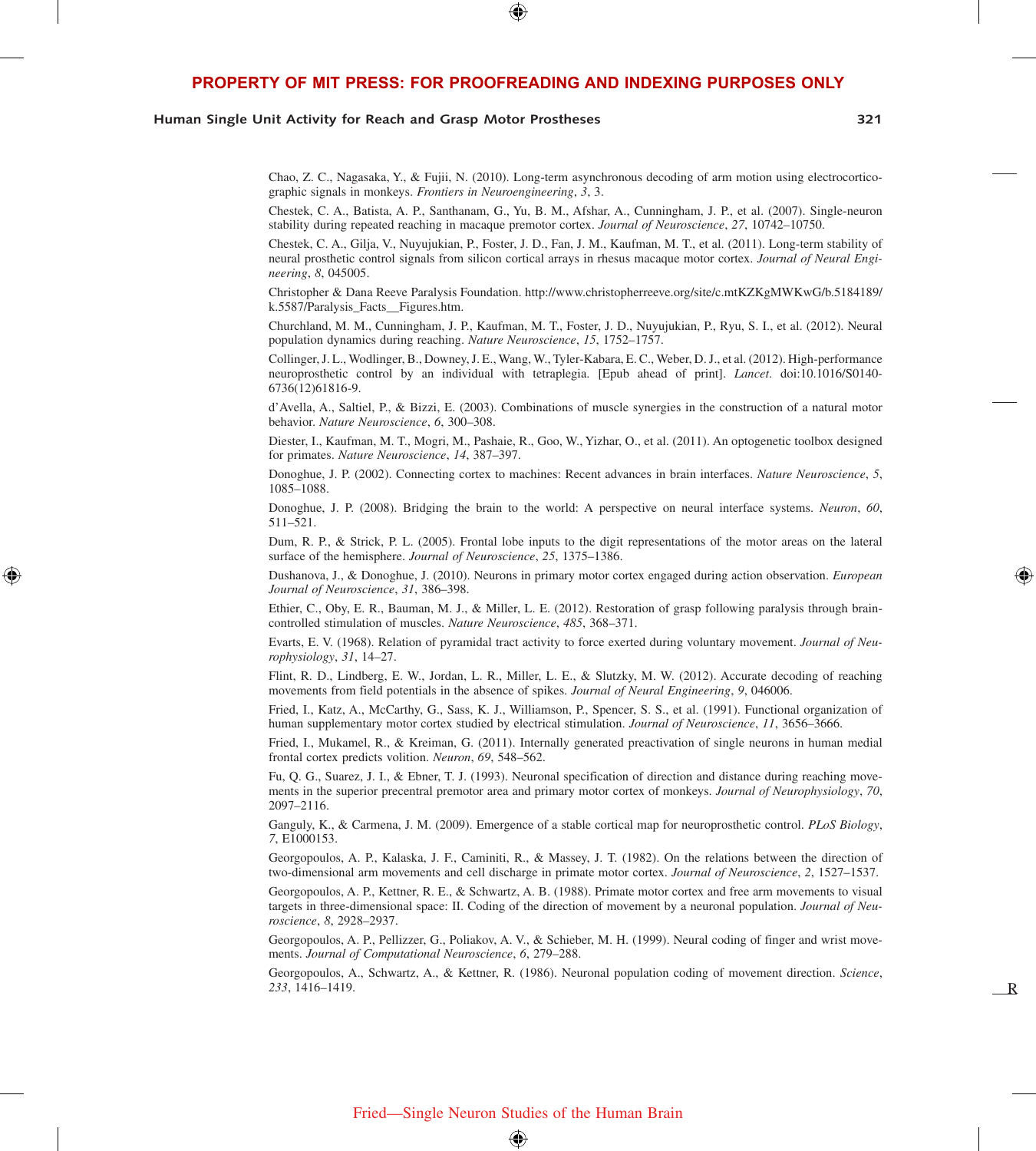⊕

**322 Arjun K. Bansal**

⇔

Gilja, V., Chestek, C. A., Diester, I., Henderson, J. M., Deisseroth, K., & Shenoy, K. V. (2011). Challenges and opportunities for next-generation intracortically based neural prostheses. *IEEE Transactions on Bio-Medical Engineering*, *58*, 1891–1899.

Gilja, V., Chestek, C. A., Nuyujukian, P., Foster, J., & Shenoy, K. V. (2010). Autonomous head-mounted electrophysiology systems for freely behaving primates. *Current Opinion in Neurobiology*, *20*, 676–686.

Gilja, V., Nuyujukian, P., Chestek, C. A., Cunningham, J. P., Byron, M. Y., & Fan, J. M., et al. (2012). A high-performance neural prosthesis enabled by control algorithm design. *Nature Neuroscience*. Epub 2012 Nov 18. doi:10.1038/nn .3265.

Glimcher, P. W. (2004). *Decisions, uncertainty, and the brain: The science of neuroeconomics*. Cambridge, MA: MIT Press.

Goldring, S., & Ratcheson, R. (1972). Human motor cortex: Sensory input data from single neuron recordings. *Science*, *175*, 1493–1495.

Grefkes, C., & Fink, G. R. (2005). The functional organization of the intraparietal sulcus in humans and monkeys. *Journal of Anatomy*, *207*, 3–17.

Gupta, R., & Ashe, J. (2009). Offline decoding of end-point forces using neural ensembles: Application to a brain– machine interface. *IEEE Transactions on Neural Systems and Rehabilitation Engineering*, *17*, 254–262.

Harkema, S., Gerasimenko, Y., Hodes, J., Burdick, J., Angeli, C., Chen, Y., et al. (2011). Effect of epidural stimulation of the lumbosacral spinal cord on voluntary movement, standing, and assisted stepping after motor complete paraplegia: A case study. *Lancet*, *377*, 1938–1947.

Hatsopoulos, N. G., & Donoghue, J. P. (2009). The science of neural interface systems. *Annual Review of Neuroscience*, *32*, 249–266.

Hatsopoulos, N. G., Xu, Q., & Amit, Y. (2007). Encoding of movement fragments in the motor cortex. *Journal of Neuroscience*, *27*, 5105–5114.

He, J., Ma, C., & Herman, R. (2008). Engineering neural interfaces for rehabilitation of lower limb function in spinal cord injured. *Proceedings of the IEEE*, *96*, 1152–1166.

Hochberg, L. R., Bacher, D., Jarosiewicz, B., Masse, N. Y., Simeral, J. D., Vogel, J., et al. (2012). Reach and grasp by people with tetraplegia using a neurally controlled robotic arm. *Nature Neuroscience*, *485*, 372–375.

Hochberg, L. R., Serruya, M. D., Friehs, G. M., Mukand, J. A., Saleh, M., Caplan, A. H., et al. (2006). Neuronal ensemble control of prosthetic devices by a human with tetraplegia. *Nature Neuroscience*, *442*, 164–171.

Humphrey, D. R., Schmidt, E. M., & Thompson, W. D. (1970). Predicting measures of motor performance from multiple cortical spike trains. *Science*, *170*, 758.

Hwang, E. J., & Andersen, R. A. (2009). Brain control of movement execution onset using local field potentials in posterior parietal cortex. *Journal of Neuroscience*, *29*, 14363–14370.

Jarosiewicz, B., Chase, S. M., Fraser, G. W., Velliste, M., Kass, R. E., & Schwartz, A. B. (2008). Functional network reorganization during learning in a brain–computer interface paradigm. *Proceedings of the National Academy of Sciences of the United States of America*, *105*, 19486–19491.

Kakei, S., Hoffman, D. S., & Strick, P. L. (1999). Muscle and movement representations in the primary motor cortex. *Science*, *285*, 2136–2139.

Kalaska, J. F., Caminiti, R., & Georgopoulos, A. P. (1983). Cortical mechanisms related to the direction of twodimensional arm movements: Relations in parietal area 5 and comparison with motor cortex. *Experimental Brain Research*, *51*, 247–260.

Kennedy, P., Andreasen, D., Ehirim, P., King, B., Kirby, T., Mao, H., et al. (2004). Using human extra-cortical local field potentials to control a switch. *Journal of Neural Engineering*, *1*, 72–77.

Kennedy, P. R., & Bakay, R. A. E. (1998). Restoration of neural output from a paralyzed patient by a direct brain connection. *Neuroreport*, *9*, 1707–1711.

Kennedy, P. R., Bakay, R. A., Moore, M. M., Adams, K., & Goldwaithe, J. (2000). Direct control of a computer from the human central nervous system. *IEEE Transactions on Rehabilitation Engineering*, *8*, 198–202.

Kim, S. P., Simeral, J. D., Hochberg, L. R., Donoghue, J. P., & Black, M. J. (2008). Neural control of computer cursor velocity by decoding motor cortical spiking activity in humans with tetraplegia. *Journal of Neural Engineering*, *5*, 455–476.

R

⊕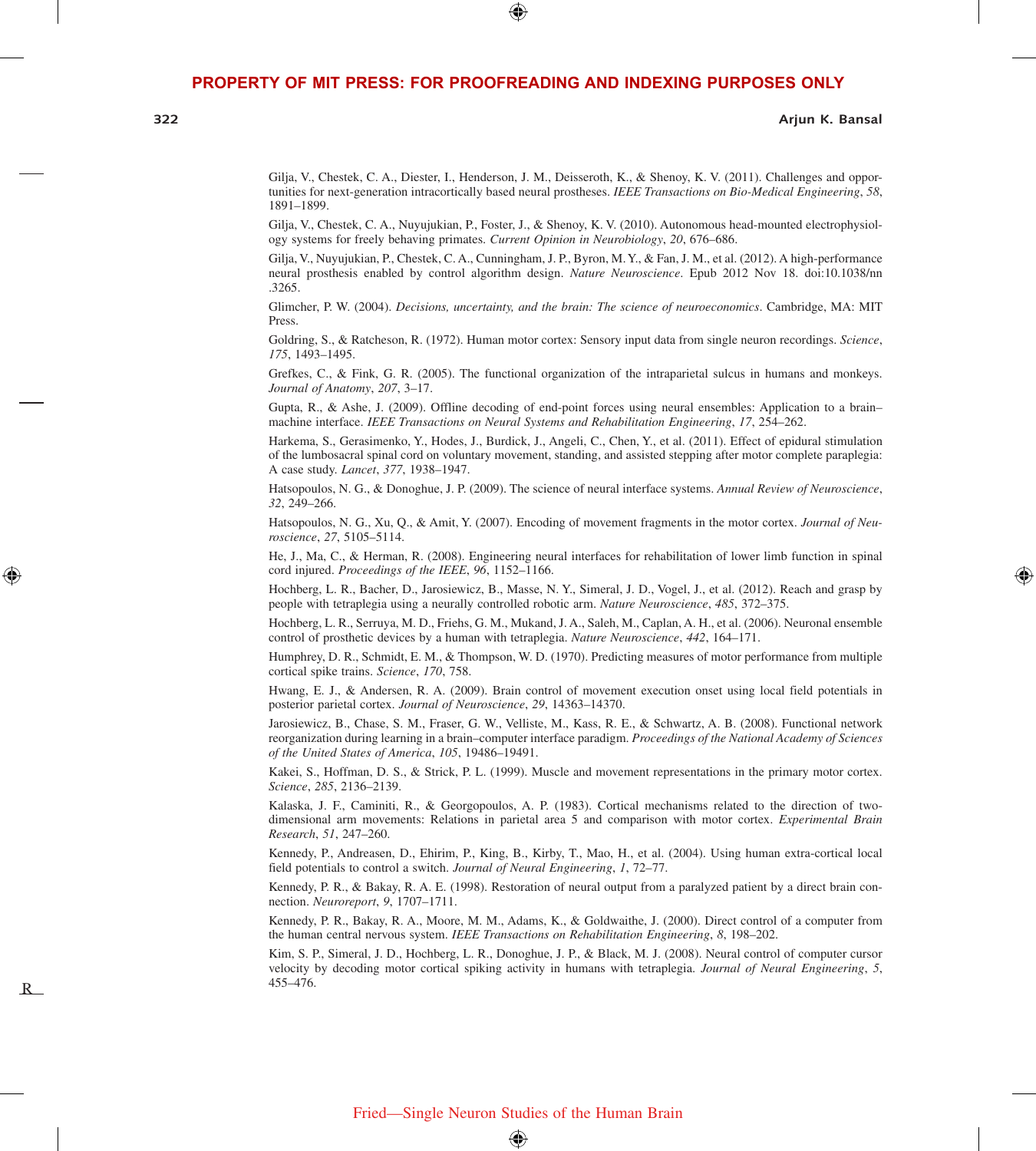⊕

#### **Human Single Unit Activity for Reach and Grasp Motor Prostheses 323**

⊕

Kim, S. P., Simeral, J., Hochberg, L., Donoghue, J., Friehs, G., & Black, M. (2011). Point-and-click cursor control with an intracortical neural interface system in humans with tetraplegia. *IEEE Transactions on Neural Systems and Rehabilitation Engineering*, *19*, 193–203.

Kubánek, J., Miller, K. J., Ojemann, J. G., Wolpaw, J. R., & Schalk, G. (2009). Decoding flexion of individual fingers using electrocorticographic signals in humans. *Journal of Neural Engineering*, *6*, 066001.

Kurata, K., & Tanji, J. (1986). Premotor cortex neurons in macaques: Activity before distal and proximal forelimb movements. *Journal of Neuroscience*, *6*, 403–411.

Leyton, A. S. F., & Sherrington, C. S. (1917). Observations on the excitable cortex of the chimpanzee, orangutan, and gorilla. *Experimental Physiology*, *11*, 135–222.

Markowitz, A., Wong, T., Gray, M., & Pesaran, B. (2011). Optimizing the decoding of movement goals from local field potentials in macaque cortex. *Journal of Neuroscience*, *31*, 18412–18422.

Martin, J. H. (2003). *Neuroanatomy: Text and atlas* (3rd ed.). New York: McGraw-Hill.

Matelli, M., Camarda, R., Glickstein, M., & Rizzolatti, G. (1986). Afferent and efferent projections of the inferior area 6 in the macaque monkey. *Journal of Comparative Neurology*, *251*, 281–298.

Mehring, C., Rickert, J., Vaadia, E., Cardosa de Oliveira, S., Aertsen, A., & Rotter, S. (2003). Inference of hand movements from local field potentials in monkey motor cortex. *Nature Neuroscience*, *6*, 1253–1254.

Messier, J., & Kalaska, J. F. (2000). Covariation of primate dorsal premotor cell activity with direction and amplitude during a memorized-delay reaching task. *Journal of Neurophysiology*, *84*, 152–165.

Milekovic, T., Fischer, J., Pistohl, T., Ruescher, J., Schulze-Bonhage, A., Aertsen, A., Rickert, J., Ball, T., & Mehring, C. (2012). An online brain-machine interface using decoding of movement direction from the human electrocorticogram. *Journal of Neural Engineering,* 9:046003.

Moritz, C. T., Perlmutter, S. I., & Fetz, E. E. (2008). Direct control of paralysed muscles by cortical neurons. *Nature Neuroscience*, *456*, 639–642.

Mukamel, R., & Fried, I. (2012). Human intracranial recordings and cognitive neuroscience. *Annual Review of Psychology*, *63*, 511–537.

Mulliken, G. H., Musallam, S., & Andersen, R. A. (2008). Decoding trajectories from posterior parietal cortex ensembles. *Journal of Neuroscience*, *28*, 12913–12926.

Musallam, S., Corneil, B. D., Greger, B., Scherberger, H., & Andersen, R. A. (2004). Cognitive control signals for neural prosthetics. *Science*, *305*, 258–262.

Nawrot, M. P., Boucsein, C., Rodriguez Molina, V., Riehle, A., Aertsen, A., & Rotter, S. (2008). Measurement of variability dynamics in cortical spike trains. *Journal of Neuroscience Methods*, *169*, 374–390.

Oby, E. R., Ethier, C., & Miller, L. E. (2012). Movement representation in primary motor cortex and its contribution to generalizable EMG predictions. *Journal of Neurophysiology* [Epub]. doi:10.1152/jn.00331.2012.

Ojakangas, C. L., Shaikhouni, A., Friehs, G. M., Caplan, A. H., Serruya, M. D., Saleh, M., et al. (2006). Decoding movement intent from human premotor cortex neurons for neural prosthetic applications. *Journal of Clinical Neurophysiology*, *23*, 577–584.

Overduin, S. A., d'Avella, A., Carmena, J. M., & Bizzi, E. (2012). Microstimulation activates a handful of muscle synergies. *Neuron*, *76*, 1071–1077.

Pandya, D. N., & Yeterian, E. H. (1996). Comparison of prefrontal architecture and connections. *Philosophical Transactions of the Royal Society of London. Series B, Biological Sciences*, *351*, 1423–1432.

Paninski, L., Fellows, M. R., Hatsopoulos, N. G., & Donoghue, J. P. (2004). Spatiotemporal tuning of motor cortical neurons for hand position and velocity. *Journal of Neurophysiology*, *91*, 515–532.

Patil, P. G., Carmena, J. M., Nicolelis, M. A., & Turner, D. A. (2004). Ensemble recordings of human subcortical neurons as a source of motor control signals for a brain–machine interface. *Neurosurgery*, *55*, 27–35.

Peckham, P. H., & Knutson, J. S. (2005). Functional electrical stimulation for neuromuscular applications. *Annual Review of Biomedical Engineering*, *7*, 327–360.

Penfield, W., & Boldrey, E. (1937). Somatic motor and sensory representation in the cerebral cortex of man as studied by electrical stimulation. *Brain*, *60*, 389–443.

Pistohl, T., Schulze-Bonhage, A., Aertsen, A., Mehring, C., & Ball, T. (2011). Decoding natural grasp types from human ECoG. *NeuroImage*, *167*, 105–114.

R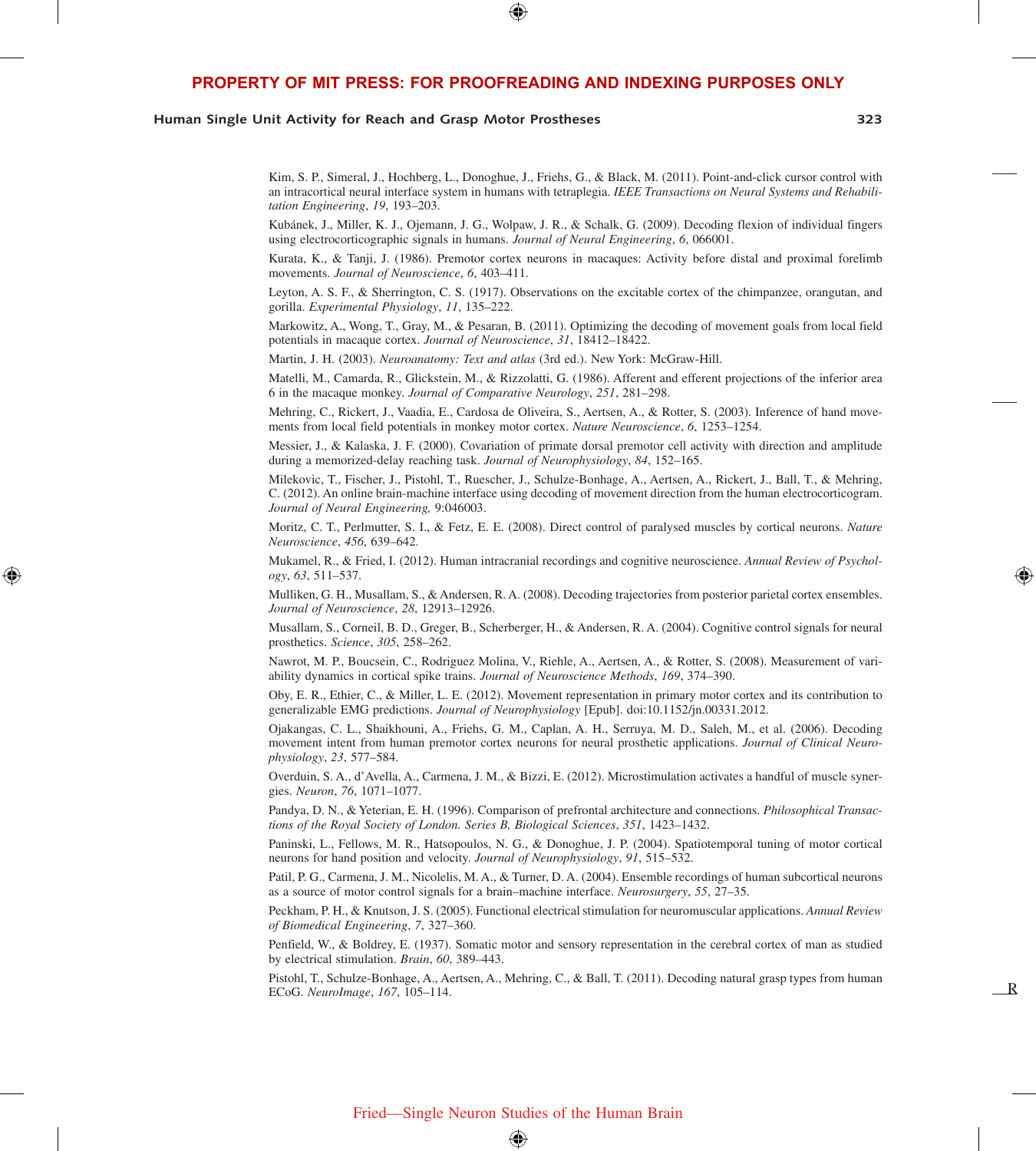⊕

**324 Arjun K. Bansal**

⇔

Rizzolatti, G., Camarda, R., Fogassi, L., Gentilucci, M., Luppino, G., & Matelli, M. (1988). Functional organization of inferior area 6 in the macaque monkey. *Experimental Brain Research*, *71*, 491–507.

Rokni, U., Richardson, A. G., Bizzi, E., & Seung, H. S. (2007). Motor learning with unstable neural representations. *Neuron*, *54*, 653–666.

Saleh, M., Takahashi, K., Amit, Y., & Hatsopoulos, N. G. (2010). Encoding of coordinated grasp trajectories in primary motor cortex. *Journal of Neuroscience*, *30*, 17079–17090.

Saleh, M., Takahashi, K., & Hatsopoulos, N. G. (2012). Encoding of coordinated reach and grasp trajectories in primary motor cortex. *Journal of Neuroscience*, *32*, 1220–1232.

Sanes, J. N., & Donoghue, J. P. (2000). Plasticity and primary motor cortex. *Annual Review of Neuroscience*, *23*, 393–415.

Santhanam, G., Ryu, S. I., Yu, B. M., Afshar, A., & Shenoy, K. V. (2006). A high-performance brain–computer interface. *Nature Neuroscience*, *442*, 195–198.

Santhanam, G., Yu, B. M., Gilja, V., Ryu, S. I., Afshar, A., Sahani, M., et al. (2009). Factor-analysis methods for higherperformance neural prostheses. *Journal of Neurophysiology*, *102*, 1315–1330.

Schalk, G., Kubánek, J., Miller, K. J., Anderson, N. R., Leuthardt, E. C., Ojemann, J. G., et al. (2007). Decoding twodimensional movement trajectories using electrocorticographic signals in humans. *Journal of Neural Engineering*, *4*, 264–275.

Scheidt, R. A., Conditt, M. A., Secco, E. L., & Mussa-Ivaldi, F. A. (2005). Interaction of visual and proprioceptive feedback during adaptation of human reaching movements. *Journal of Neurophysiology*, *93*, 3200–3213.

Schwartz, A. B., Kettner, R. E., & Georgopoulos, A. P. (1988). Primate motor cortex and free arm movements to visual targets in three-dimensional space: I. Relations between single cell discharge and direction of movement. *Journal of Neuroscience*, *8*, 2913–2927.

Schwartz, A. B., Cui, X., Weber, D., & Moran, D. (2006). Brain-controlled interfaces: Movement restoration with neural prosthetics. *Neuron, 52*, 205–220.

Scott, S. H. (2004). Optimal feedback control and the neural basis of volitional motor control. *Nature Reviews. Neuroscience*, *5*, 532–546.

Serruya, M. D., Hatsopoulos, N. G., Paninski, L., Fellows, M. R., & Donoghue, J. P. (2002). Instant neural control of a movement signal. *Nature Neuroscience*, *416*, 141–142.

Serruya, M. D., & Kahana, M. J. (2008). Techniques and devices to restore cognition. *Behavioural Brain Research*, *192*, 149–165.

Shanechi, M. M., Hu, R. C., Powers, M., Wornell, G. W., Brown, E. N., & Williams, Z. M. (2012). Neural population partitioning and a concurrent brain–machine interface for sequential motor function. [Epub 2012 Nov 11]. *Nature Neuroscience*. doi:10.1038/nn.3250.

Shenoy, K. V., Kaufman, M. T., Sahani, M., & Churchland, M. M. (2011). A dynamical systems view of motor preparation: Implications for neural prosthetic system design. *Progress in Brain Research*, *192*, 33–58.

Simeral, J. D., Kim, S. P., Black, M. J., Donoghue, J. P., & Hochberg, L. R. (2011). Neural control of cursor trajectory and click by a human with tetraplegia 1000 days after implant of an intracortical microelectrode array. *Journal of Neural Engineering*, *8*, 025027.

Stark, E., & Abeles, M. (2007). Predicting movement from multiunit activity. *Journal of Neuroscience*, *27*, 8387–8394.

Stark, E., Asher, I., & Abeles, M. (2007). Encoding of reach and grasp by single neurons in premotor cortex is independent of recording site. *Journal of Neurophysiology*, *97*, 3351–3364.

Stevenson, I. H., & Kording, K. P. (2011). How advances in neural recording affect data analysis. *Nature Neuroscience*, *14*, 139–142.

Suminski, A. J., Tkach, D. C., Fagg, A. H., & Hatsopoulos, N. G. (2010). Incorporating feedback from multiple sensory modalities enhances brain–machine interface control. *Journal of Neuroscience*, *30*, 16777–16787.

Suner, S., Fellows, M. R., Vargas-Irwin, C., Nakata, G. K., & Donoghue, J. P. (2005). Reliability of signals from a chronically implanted, silicon-based electrode array in non-human primate primary motor cortex. *IEEE Transactions on Neural Systems and Rehabilitation Engineering*, *13*, 524–541.

Tanji, J., & Shima, K. (1994). Role for supplementary motor area cells in planning several movements ahead. *Nature Neuroscience*, *371*, 413–416.

R

⊕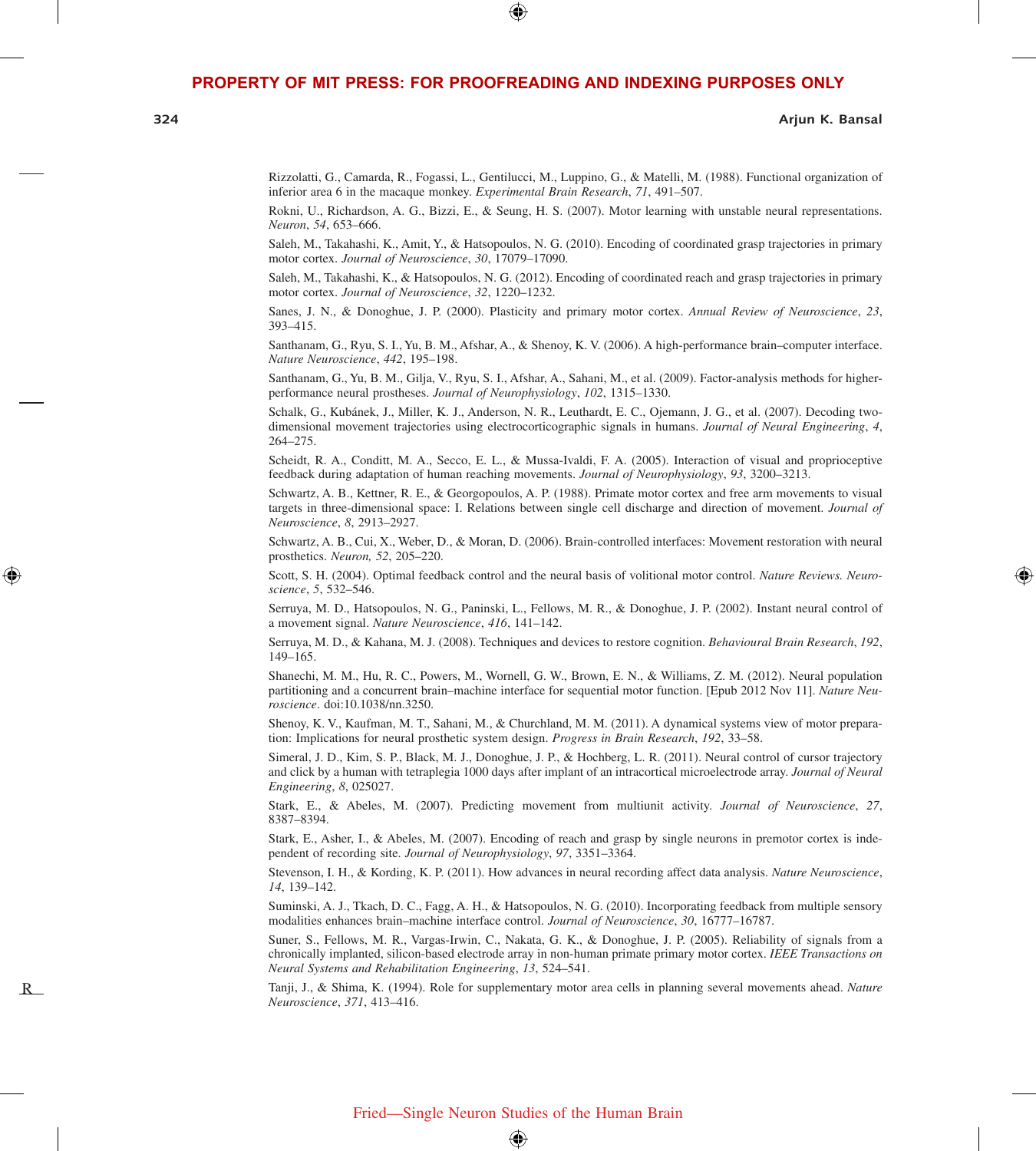⊕

#### **Human Single Unit Activity for Reach and Grasp Motor Prostheses 325**

⊕

R

Taylor, D. M., Tillery, S. I., & Schwartz, A. B. (2002). Direct cortical control of 3D neuroprosthetic devices. *Science*, *296*, 1829–1832.

Tkach, D., Reimer, J., & Hatsopoulos, N. G. (2007). Congruent activity during action and action observation in motor cortex. *Journal of Neuroscience*, *27*, 13241–13250.

Townsend, B. R., Subasi, E., & Scherberger, H. (2011). Grasp movement decoding from premotor and parietal cortex. *Journal of Neuroscience*, *31*, 14386–14398.

Truccolo, W., Eden, U. T., Fellows, M. R., Donoghue, J. P., & Brown, E. N. (2005). A point process framework for relating neural spiking activity to spiking history, neural ensemble, and extrinsic covariate effects. *Journal of Neurophysiology*, *93*, 1074–1089.

Truccolo, W., Friehs, G. M., Donoghue, J. P., & Hochberg, L. R. (2008). Primary motor cortex tuning to intended movement kinematics in humans with tetraplegia. *Journal of Neuroscience*, *28*, 1163–1178.

Truccolo, W., Hochberg, L. R., & Donoghue, J. P. (2010). Collective dynamics in human and monkey sensorimotor cortex: Predicting single neuron spikes. *Nature Neuroscience*, *13*, 105–111.

Tsujimoto, S., Genovesio, A., & Wise, S. P. (2011). Frontal pole cortex: Encoding ends at the end of the endbrain. *Trends in Cognitive Sciences*, *15*, 169–176.

Umiltà, M. A., Brochier, T., Spinks, R. L., & Lemon, R. N. (2007). Simultaneous recording of macaque premotor and primary motor cortex neuronal populations reveals different functional contributions to visuomotor grasp. *Journal of Neurophysiology*, *98*, 488–501.

van den Brand, R., Heutschi, J., Barraud, Q., DiGiovanna, J., Bartholdi, K., Huerlimann, M., et al. (2012). Restoring voluntary control of locomotion after paralyzing spinal cord injury. *Science*, *336*, 1182–1185.

Vargas-Irwin, C. E. (2010). Motor cortical control of naturalistic reaching and grasping actions. Brown University Doctoral Thesis.

Vargas-Irwin, C. E., Shakhnarovich, G., Yadollahpour, P., Mislow, J. M., Black, M. J., & Donoghue, J. P. (2010). Decoding complete reach and grasp actions from local primary motor cortex populations. *Journal of Neuroscience*, *30*, 9659–9669.

Velliste, M., Perel, S., Spalding, M. C., Whitford, A. S., & Schwartz, A. B. (2008). Cortical control of a prosthetic arm for self-feeding. *Nature*, *453*, 1098–1101.

Ventura, V. (2008). Spike train decoding without spike sorting. *Neural Computation*, *20*, 923–963.

Vogt, B. A., & Pandya, D. N. (1978). Cortico-cortical connections of somatic sensory cortex (areas 3, 1 and 2) in the rhesus monkey. *Journal of Comparative Neurology*, *177*, 179–191.

Waldert, S., Pistohl, T., Braun, C., Ball, T., Aertsen, A., & Mehring, C. (2009). A review on directional information in neural signals for brain–machine interfaces. *Journal of Physiology, Paris*, *103*, 244–254.

Wang, W., Collinger, J. L., Degenhart, A. D., Tyler-Kabara, E. C., Schwartz, A. B., Moran, D. W., et al. (2013). An electrocorticographic brain interface in an individual with tetraplegia. *PLOS*, *8*, E55344.

Wessberg, J., Stambaugh, C. R., Kralik, J. D., Beck, P. D., Laubach, M., Chapin, J. K., et al. (2000). Real-time prediction of hand trajectory by ensembles of cortical neurons in primates. *Nature Neuroscience*, *408*, 361–365.

Wolpaw, J. R., & McFarland, D. J. (2004). Control of a two-dimensional movement signal by a noninvasive brain– computer interface in humans. *Proceedings of the National Academy of Sciences of the United States of America*, *101*, 17849–17854.

Wu, W., Gao, Y., Bienenstock, E., Donoghue, J. P., & Black, M. J. (2006). Bayesian population decoding of motor cortical activity using a Kalman filter. *Neural Computation*, *18*, 80–118.

Yousry, T. A., Schmid, U. D., Alkadhi, H., Schmidt, D., Peraud, A., Buettner, A., et al. (1997). Localization of the motor hand area to a knob on the precentral gyrus: A new landmark. *Brain*, *120*, 141–157.

Yu, B. M., Cunningham, J. P., Santhanam, G., Ryu, S. I., Shenoy, K. V., & Sahani, M. (2009). Gaussian-process factor analysis for low-dimensional single-trial analysis of neural population activity. *Journal of Neurophysiology*, *102*, 614–635.

Zhuang, J., Truccolo, W., Vargas-Irwin, C., & Donoghue, J. P. (2010). Decoding 3-D reach and grasp kinematics from high-frequency local field potentials in primate primary motor cortex. *IEEE Transactions on Bio-Medical Engineering*, *57*, 1774–1784.